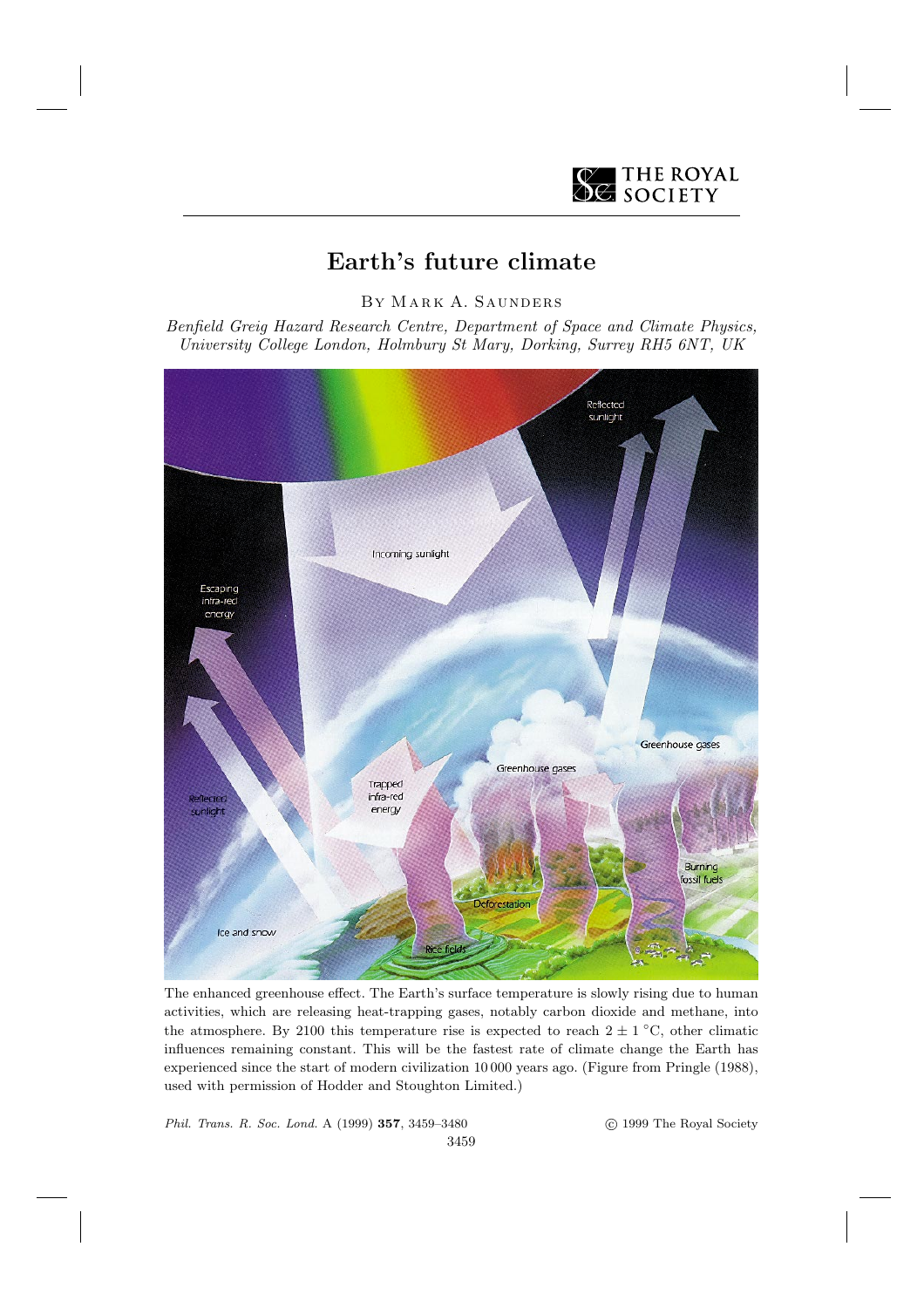Climate change occurs on time-scales ranging from annual changes associated with El Niño, through decadal changes, to multidecadal trends linked to global warming. It affects us all in our daily lives, impacts the performance of much of industry, and leads to billions of pounds of damage worldwide each year. In many countries the general public is becoming concerned as press reports, personal experience and anecdotal information all point to an increase in the frequency and severity of extreme weather events linked to climate change. Many opinions have been expressed on the subject from the doomladen to the dismissive. This paper aims to state clearly the current scientific position on climate change, and to provide informed scientific projections for Earth's climate into the next millennium. This will help decision makers, managers of weather risk, and all with an interest in our future climate.

Keywords: climate; global warming; El Niño; extreme weather; hurricane; storm

## **1. Introduction**

Climate and weather affects us all in our daily lives and at least 70% of industry. By 'climate' we mean the average state of the weather over periods ranging from months to centuries. In recent years the phrase 'climate change' has become familiar as environmental extremes regularly hit the headlines. Let us begin by defining the meaning of 'climate change'.

The United Nations Framework Convention on Climate Change uses the term to describe change brought about only by human activities, in particular by those processes that emit the heat-trapping gases carbon dioxide and methane into the air. A more generic usage, common in the scientific community, refers to change brought about by any source, human as well as natural. Here we use 'climate change' in its widest sense to describe any change in the Earth's climate on time-scales longer than a few months. Thus we consider (a) interannual (year-to-year) climatic changes linked to natural variability caused, for example, by El Niño, La Niña, the North Atlantic Oscillation or volcanic eruptions, as well as (b) multidecadal trends linked to anthropogenic (human-induced) global warming or to solar intensity changes. On the interannual to decadal level, natural climatic variability has a far greater impact on local climate than long-term trends due to global warming. However, on the multidecadal ( $\geqslant$  50 years) level, changes in the mean climate due to global warming could, in certain regions, start to approach the limits of current natural variability.

Are weather-related disasters becoming more common as the news headlines often indicate? We examine this by considering the statistics on natural catastrophes reported by insurers and reinsurers. For the recent 10-year period (1988–1997), the economic (i.e. total) and insured losses due to natural catastrophes have averaged £40 billion and £8 billion per year, respectively. Windstorms alone (hurricanes, winter storms and tornadoes) account for 30% of these economic losses and for 70% of the insured losses. In 1998, for example, the devastation brought by Hurricane Georges in the Caribbean and US (see figure 1) proved the largest insured loss of the year and the third most costly in American insurance history. Since 1970, the number and cost of natural catastrophes have risen continuously. A comparison of 1988–1997 with the decade 1970–1979 shows that the number of major natural catastrophes, and their resulting economic losses and insured losses, have increased by factors of 3.0, 4.3 and 5.8, respectively (figures inflation adjusted; Swiss Re. 1998). The largest rises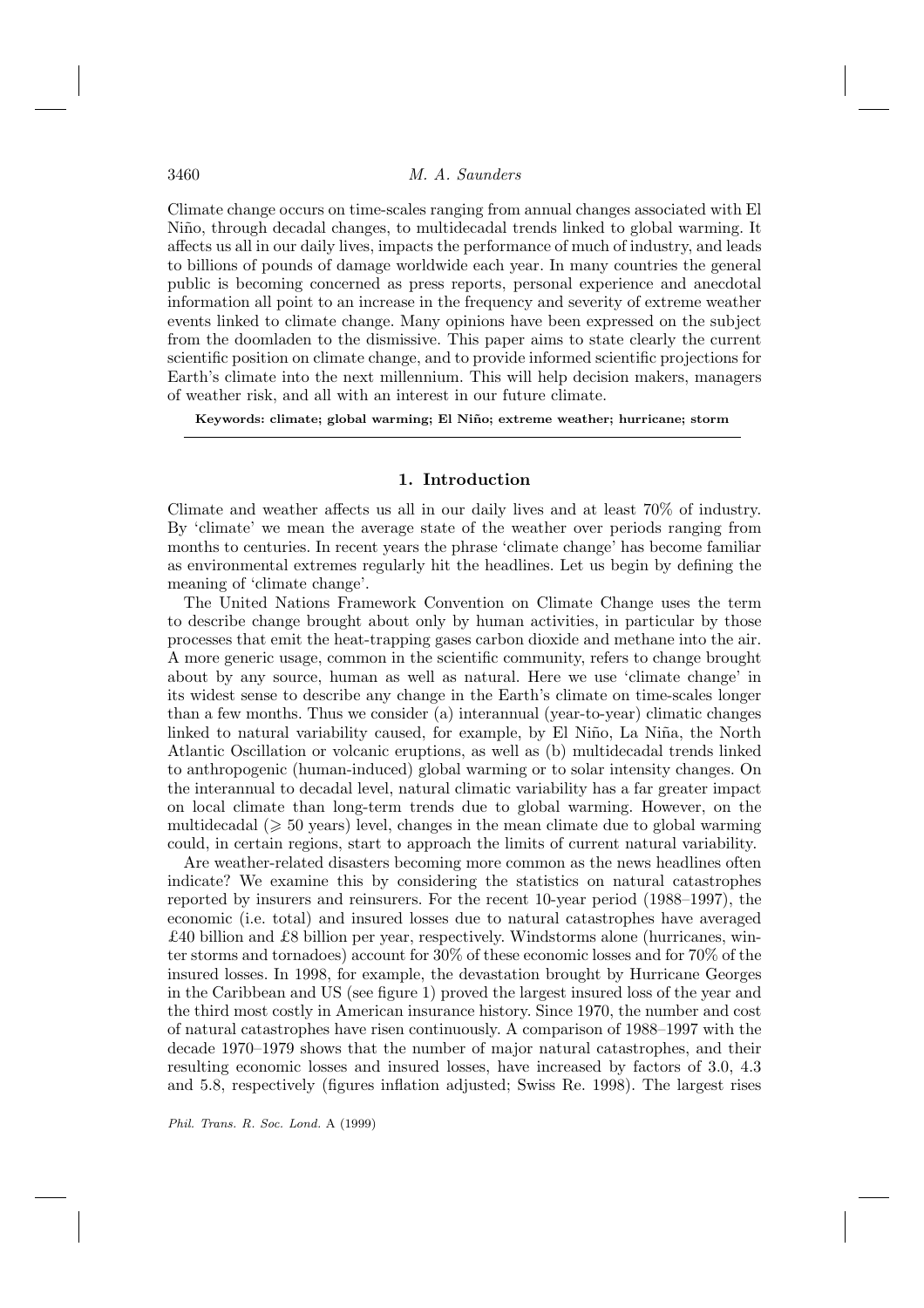

Figure 1. Residents in Key West, Florida, fleeing Hurricane Georges on 26 September 1998. Georges claimed the lives of 4000 people across the Caribbean, caused economic damages of £6.3 billion (second highest natural catastrophe loss of the year) and insured losses of £2.1 billion (largest of the year). (Image used with permission of Associated Press.)

have occurred since the late 1980s. Most of the loss increases may be explained by socio-economic factors such as a higher density of population in hazard-prone areas, and by more assets being insured in hazard areas. However, it seems unlikely that the three-fold increase in the number of major natural disasters can be due merely to improved reporting. Many insurers feel that the frequency of extreme events has genuinely increased and that long-term climate change could be a contributory factor.

A number of informative and influential summaries on the effects of anthropogenic global warming have appeared in recent years. Foremost is the 1996 comprehensive report by the Intergovernmental Panel on Climate Change (IPCC 1996), an international panel of eminent climatologists working on behalf of the United Nations. Others include those by Houghton (1997), Karl et al. (1997), Saunders (1998) and Hulme & Jenkins (1998). This review builds on and extends these summaries by treating climate change in its broadest sense (i.e. considering the impact of natural variability in addition to long-term global warming trends), and by including new research on hurricane trends and extreme weather event prediction.

## **2. Types and causes of climate change**

For brevity we consider two types of climate change: those producing interannual change, and those producing multidecadal trends. Year-to-year changes in climate, especially those linked to changing temperature, rainfall and windspeed impact much of industry. It is also important to recognize and plan for long-term trends. Although these perforce allow governments and industry more time to respond, thereby minimizing human and financial impacts, reaction times are often long. Furthermore,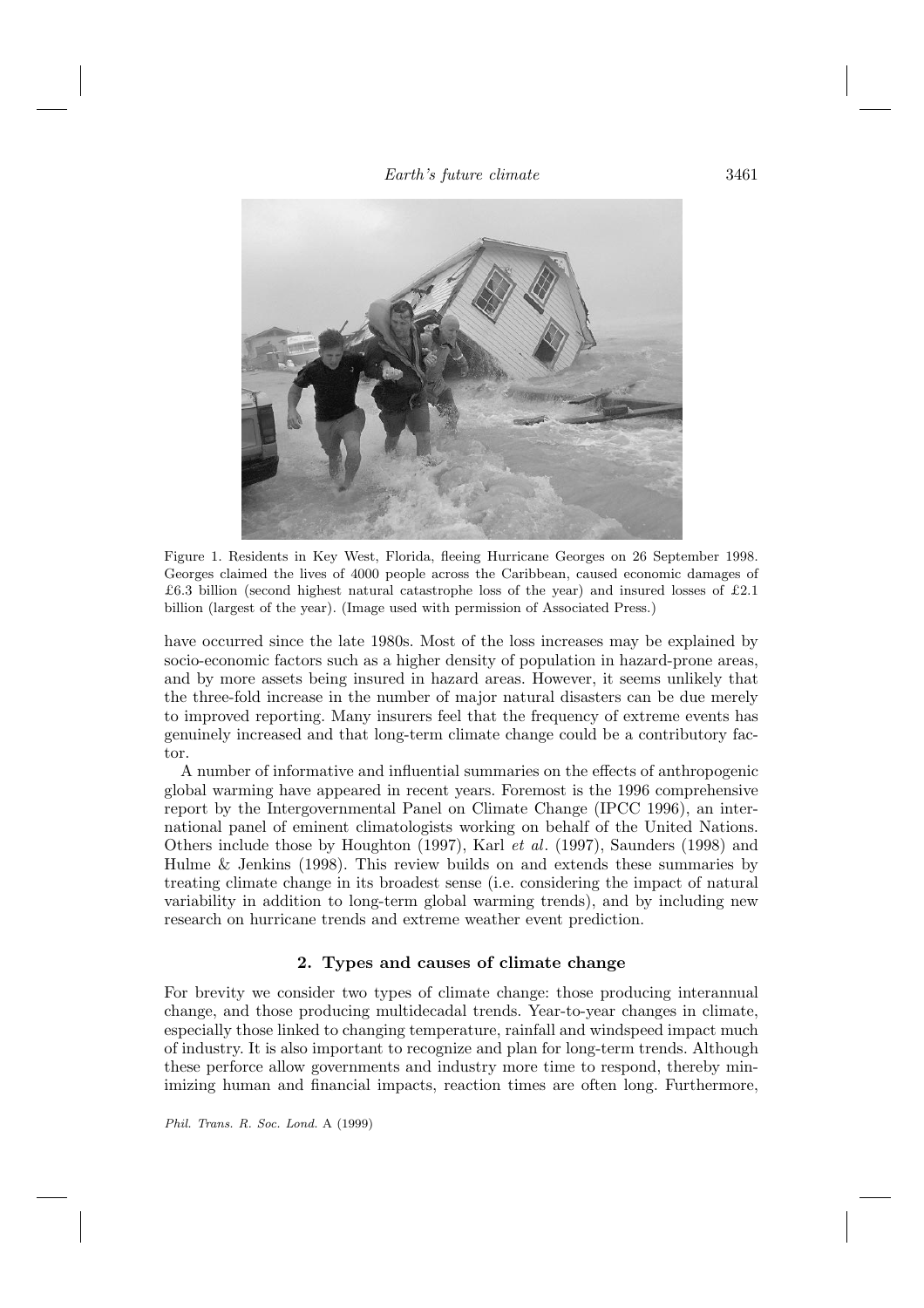slow multidecadal climate trends may also affect interannual variability, as suggested recently with regard to El Niño frequency (Timmermann et al. 1999).

## (a) Interannual changes

The three most important classes of natural variability of the Earth's climate are those associated with El Niño/La Niña, the North Atlantic Oscillation  $(NAO)$ , and major volcanic eruptions.

## (i) ENSO and NAO

El Niño and its cold-episode sister La Niña are the strongest interannual climate signals on the planet. Global damage estimates for the 1997/98 major El Niño event exceed £20 billion. Archaeological evidence suggests that El Niños and La Niñas have been occurring for at least 15 000 years (Rodbell *et al.* 1999). The clearest sign that an El Niño (La Niña) event is underway is the appearance of unusually warm (cold) water between the Date Line and the coasts of Ecuador and Peru. During the 1997/98 event, for example, waters in this region were ca. 5 ◦C warmer than usual. However, El Niño (La Niña) is more than just a warming (cooling) of the eastern tropical Pacific, it is a perturbation of the ocean–atmosphere system; hence it is also called ENSO (El Niño Southern Oscillation), where the Southern Oscillation refers to the accompanying large-scale seesaw oscillation in atmospheric pressure between the Pacific and Indian Oceans.

ENSO's natural variability is illustrated in figure 2 (top time-series), which shows the frequency and duration of El Niño (positive departure) and La Niña (negative departure) events since 1950 based on a new multivariate ENSO index (Wolter & Timlin 1998). The large year-to-year changes are clear, as is the trend since about 1980 towards more El Niños and fewer La Niñas. Defining major ENSO events as having a standardized departure greater than 1 or less than −1, one obtains an average return period of ca. 4 years. Thus, approximately every 4 years, abnormal patterns of temperature, rainfall and storminess occur around the globe due to ENSO. The amplitude of many of these climate anomalies currently exceeds the mean changes likely by 2100 due to anthropogenic global warming.

The NAO is the major source of interannual variability in the atmospheric circulation over the North Atlantic and surrounding land masses. It is defined in terms of the pressure difference between Iceland and the Azores. Year-to-year and decadal changes in the NAO are linked to seasonal changes in regional temperature, rainfall and storm occurrence over Europe and, to a lesser degree over northeastern Canada and the eastern USA (Hurrell 1995). Unpublished research by the author shows the NAO is linked directly to 50% of the year-to-year variability in UK winter storminess, to 50% of the winter rainfall in Scotland, Spain and parts of Norway, and to 40% of the winter temperature anomalies over much of western Europe. The NAO's historical variability is shown in figure 2b. As with ENSO, substantial year-to-year and decadal variability is apparent. The oscillations in local winter climate linked to the NAO currently exceed the projected changes in mean climate expected from global warming by 2100.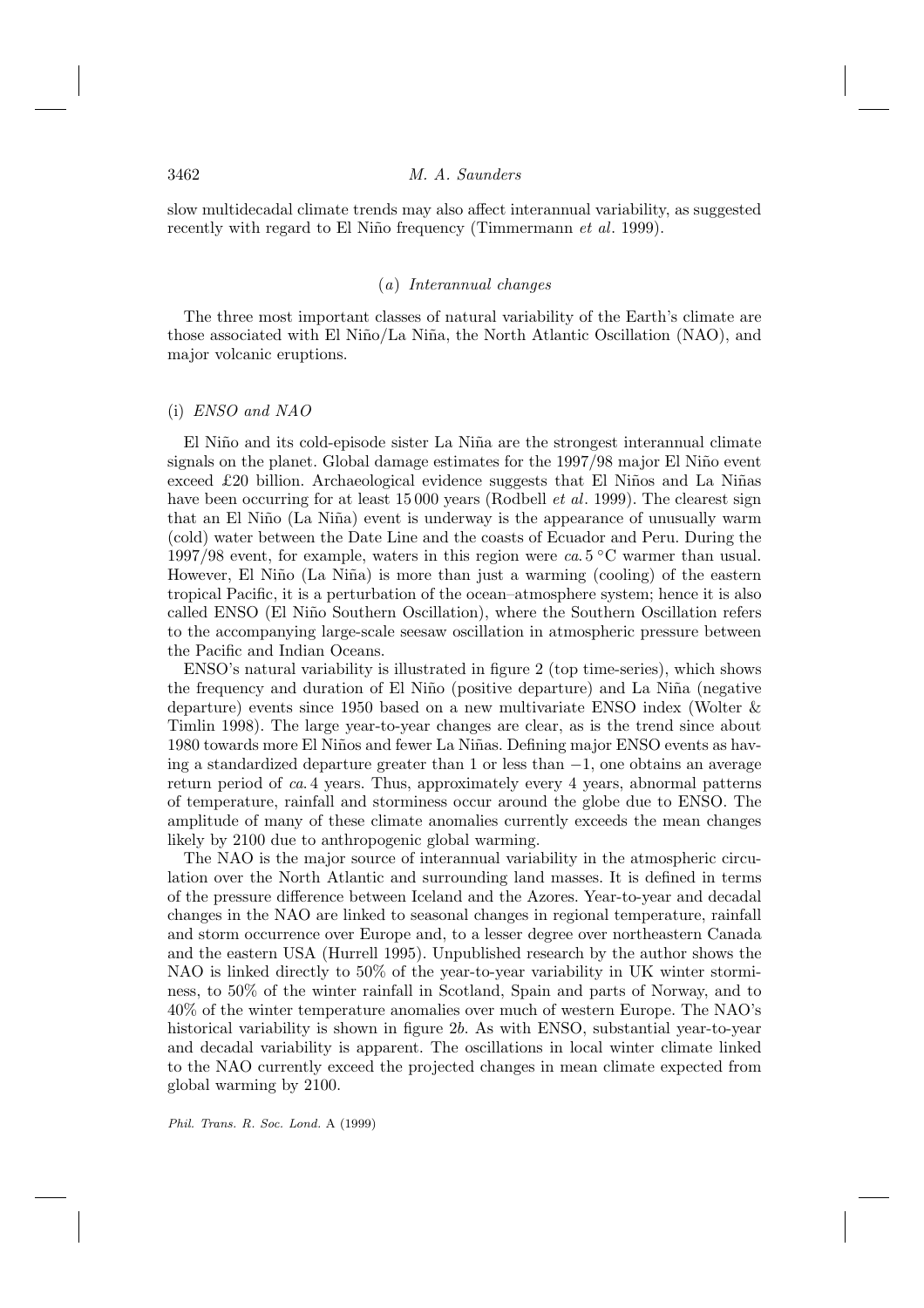

Figure 2. (a) ENSO time-series 1950–1998 (Wolter & Timlin 1998). (b) North Atlantic Oscillation Index time-series for December–March 1864–1998. The multivariate ENSO index is a weighted average of the main ENSO features contained in six variables: sea-level pressure, the east–west and north–south components of the surface wind, sea surface temperature, surface air temperature and total cloudiness. The NAO index is the anomaly (millibars) in mean pressure difference between Iceland and the Azores. Both ENSO and NAO exhibit substantial year-to-year and decadal natural variability.

### (ii) Volcanic eruptions

Volcanic eruptions are also an important source of natural climate variability. Major explosive eruptions can inject dust and sulphate aerosols (microscopic solid particles of diameter  $10^{-3}$ – $10^{-6}$  m) to heights of 20 km in the stratosphere. These particles reflect solar radiation and have a lifetime of over a year. The net effect is a cooling of the Earth's surface. The eruption of Mount Pinatubo in the Philippines in June 1991 stands out from a climatic point of view as one of the most important eruptions this century. During 1992, global surface temperatures cooled by 0.3–0.5 ◦C due to the eruption. The eruptions of Krakatoa (1883) and Tambora (1815) also led to global climate cooling. Indeed, 1816 has been called the 'year without a summer' when crops failed in Europe and the USA.

## (b) Multidecadal trends

The two most important factors influencing future long-term trends in the Earth's climate on a time-scale of 10–1000 years are anthropogenic global warming (the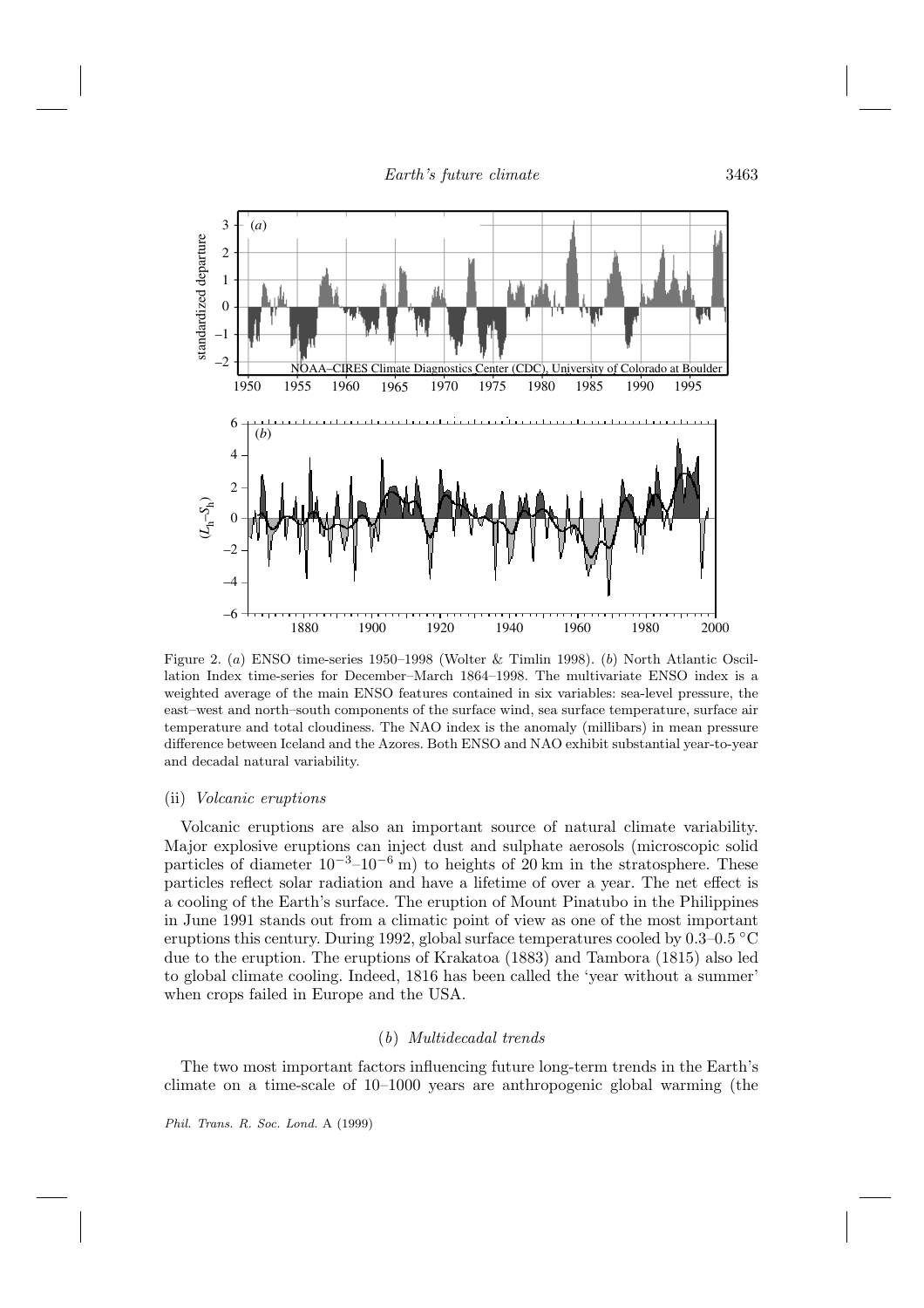enhanced greenhouse effect) and changing solar output. The effect of changes in the Earth's distance from the Sun and changes in the tilt of the Earth's poles towards the Sun—which have periods of  $ca. 100000$ ,  $ca. 41000$  and  $ca. 22000$  years and are believed to be a major contributory factor to ice ages (Milankovitch 1941)—will not be significant on this time-frame.

## (i) Enhanced greenhouse effect

The basic cause of global warming is described in terms of the enhanced greenhouse effect. The Earth has a natural greenhouse effect, which keeps the planet's surface 33 ◦C warmer than it would otherwise be; at an average temperature of 15 ◦C rather than  $-18$  °C. This greenhouse warming is due to atmospheric gases (called greenhouse gases) that trap parts of the Earth's surface infrared heat which is trying to escape into outer space. The main natural greenhouse gases are water vapour, carbon dioxide  $(CO_2)$ , methane  $(CH_4)$  and nitrous oxide  $(N_2O)$ . The enhanced greenhouse effect comes from an increase in the concentration of these natural greenhouse gases due to human activities. This increase has been taking place since the start of the Industrial Revolution in ca. 1765. The order of importance in contributing to humaninduced global warming is  $CO<sub>2</sub> (70%)$ ,  $CH<sub>4</sub> (20%)$  and  $N<sub>2</sub>O(10%)$ . Quantities of these greenhouse gases are increasing steadily in the atmosphere due to fossil fuel burning (coal, oil and natural gas), deforestation, and rice cultivation. The use and production of energy accounts for ca. 60% of global greenhouse emissions, the burning of forests contributes ca. 10%, and rice fields and decaying rubbish a further 10%. The basic principles of the enhanced greenhouse effect are illustrated in the image on p. 3459.

The main reason for  $CO<sub>2</sub>$  having the greatest potency of all the human-caused greenhouse gases is its persistence:  $CO<sub>2</sub>$ 's lifetime in the atmosphere is ca. 100 years.  $CO<sub>2</sub>$  atmospheric concentrations have increased since the pre-industrial period from ca. 280 ppmv (parts per million by volume) to ca. 360 ppmv in 1997. We know this from analysis of ice cores and, since the late 1950s, from precise, direct measurements of atmospheric concentration. That the observed increase in atmospheric  $CO<sub>2</sub>$  comes from anthropogenic activity is evident from the close agreement between the longterm rise in atmospheric  $CO<sub>2</sub>$  and the increase in  $CO<sub>2</sub>$  emissions. The latter now stands at over 6000 million tonnes of carbon dioxide annually.

Temperatures have not increased as much as one would expect from the observed CO<sup>2</sup> increase. The reason for this is thought to be the mitigating effect of industrial aerosols, especially sulphate aerosols. These differ from the aerosols we are familiar with in our daily lives, such as those in hairsprays. They are microscopic solid particles injected into the atmosphere by either natural events such as dust storms and volcanic eruptions, or by anthropogenic activities such as fossil fuel and biomass burning, and changing land use. By blocking incoming solar energy, these aerosols act to cool surface temperatures and thus mitigate global warming. The main anthropogenic industrial source of aerosols comes from sulphur dioxide  $(SO<sub>2</sub>)$ , which is released into the atmosphere from fossil fuel burning. Once in the atmosphere  $SO_2$ is converted into sulphate aerosol particles. In contrast to  $CO<sub>2</sub>$ , aerosols have short atmospheric residence times of less than a week and thus are concentrated near their sources. Research by the Hadley Centre for Climate Prediction (Bracknell, UK) and other modelling groups shows that aerosols will not globally cancel global warming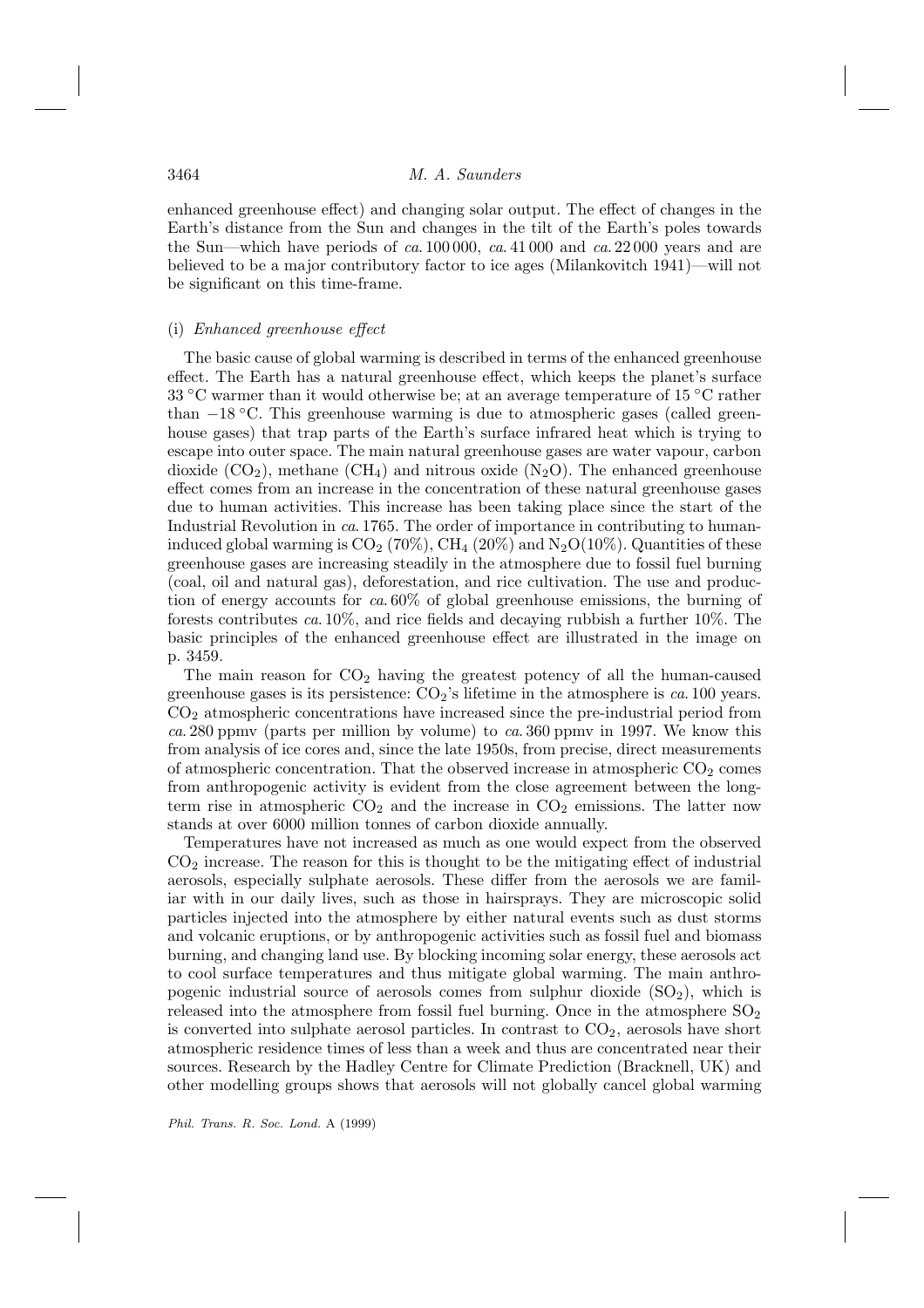

Figure 3. Comparison for 1600–1995 of the reconstructed solar total irradiance with the reconstructed Northern Hemisphere surface temperature record. Before 1860, the latter is based largely on tree ring growth. Changing solar radiation can explain most of the long-term changes in temperature before the Industrial Revolution, but cannot account for the rise in temperature since 1970. (From Lean 1997.)

but could offset locally a significant amount. Despite this, uncertainties remain in estimating the global and regional climatic impact of aerosols.

## (ii) Solar influences

Changes in the Sun's radiative output also cause long-term climate change. The impact of this on the Earth's current and past climate has been the subject of recent research. Space-based radiometers have been monitoring solar radiative output since 1978. Based on these records, Frohlich & Lean (1998) conclude that changing solar irradiance has contributed little to the  $0.2 \degree$ C rise in global mean surface temperature since 1986. This confirms the similar finding by Lean (1997) reproduced in figure 3. Lean finds the Sun can explain at best just  $0.07 \degree$ C (18%) of the observed  $0.4 \degree$ C rise in global temperatures since 1970. Figure 3 also shows that Lean's reconstructed solar and climate time-series correlate strongly over previous multidecadal and centennial time-scales. In particular, during the period 1610–1800, which includes the Maunder Minimum, the correlation is 0.86. This implies a dominant solar forcing of climate at this time.

## **3. Evidence for 20th century global climate change**

This section describes the changes in global temperature, precipitation, sea level and weather extremes that have been observed during the 20th century.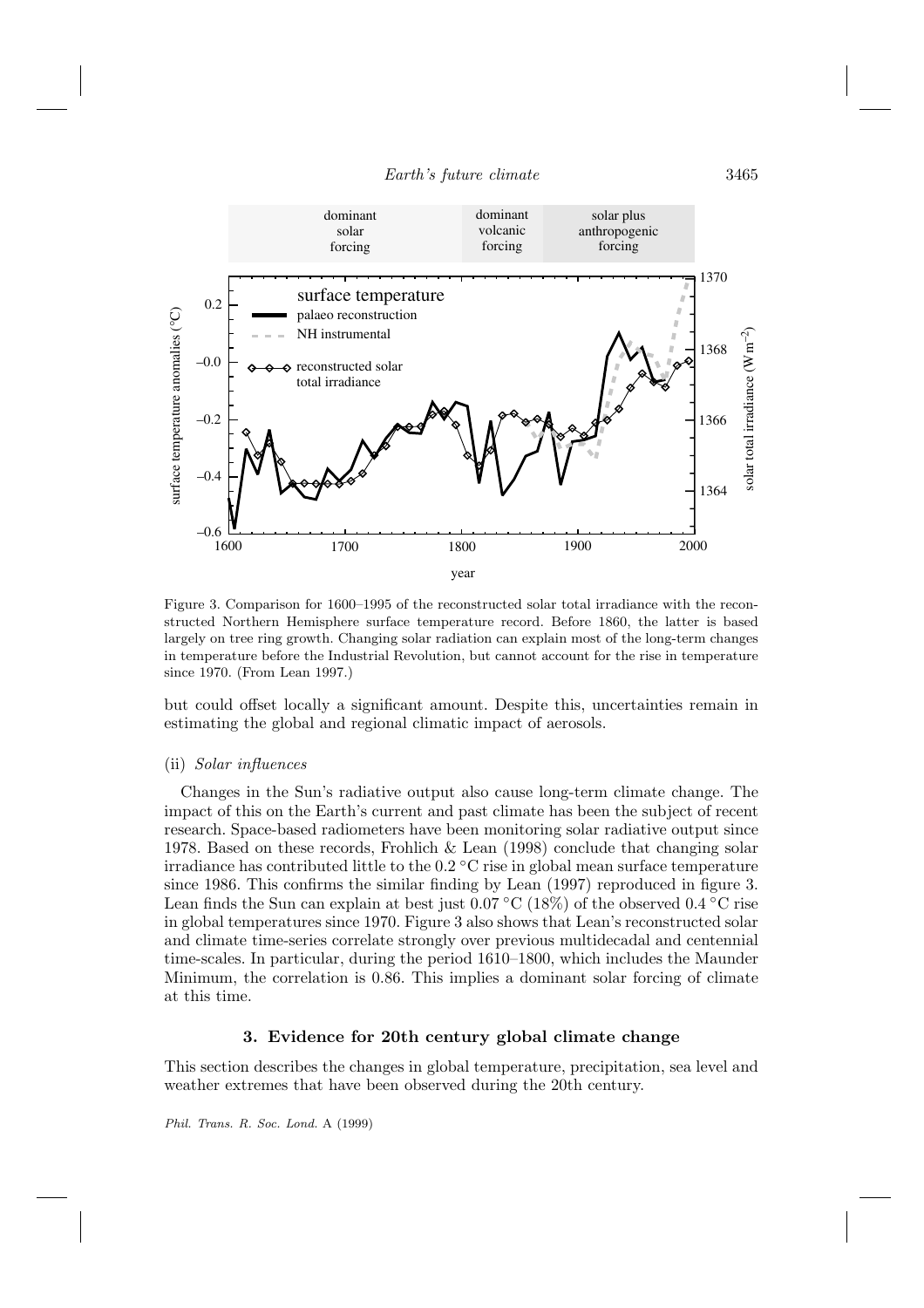

Figure 4. Global annual surface temperature variations from 1860 to 1998. Values are shown as departures (◦C) from the mean at the end of the 19th century. The solid smoothed curve is obtained using a 21-year filter. Mean global temperatures are now higher than at any time since 1400. (Figure courtesy of the Hadley Centre for Climate Prediction and Research, Bracknell, UK.)

## (a) Climate warming

Reliable global temperature records extend back to 1860. These are obtained by combining land temperatures recorded by weather stations chosen for their reliable observations, with sea surface temperatures estimated by processing all the available worldwide ship observations (about 60 million since 1860). The observations are then located within grid squares, say  $1°$  of latitude by  $1°$  of longitude over the Earth's surface. Observations within each square are averaged; the global average being obtained by averaging (after weighting by area) all the individual square averages. The uncertainty in global temperature change from 1860 to the present is less than 0.15  $\rm{°C}$  (IPCC 1996). Figure 4 shows the change in global mean surface temperature from 1860 through to 1998. The temperature has increased by  $0.6-0.7 \degree$ C since the late 19th century, and by  $0.4 \text{ °C}$  over the past 25–30 years, the period with most reliable data. The warming has occurred largely during two periods, between 1910 and 1940, and since the mid 1970s. 1998 was easily the warmest year ever (followed by 1997 and 1995), and 14 of the 15 warmest years on record have now occurred since 1980. The warming trend has not been uniform; for example, the continents between  $40°$  N and  $70°$  N in winter and spring have warmed most, and a few areas such as the North Atlantic Ocean have even cooled. The scientific consensus (e.g. Tett et al. 1999) is that the global warming since 1970 is due largely to anthropogenic causes.

Various indirect evidence supports the recent warming of global temperature. For example, Alpine glaciers have lost over  $1/3$  of their surface area and well over  $1/2$  of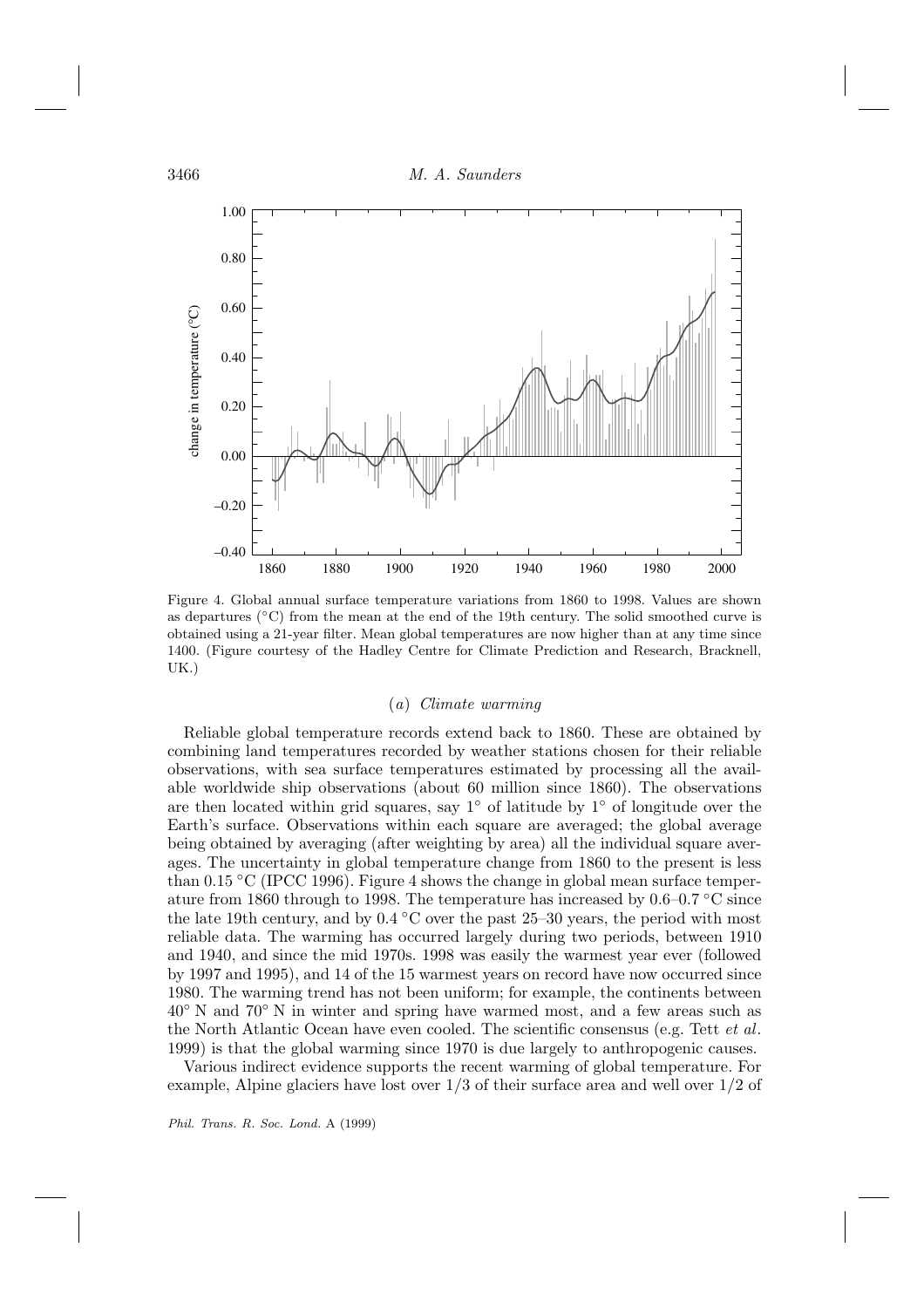#### Earth's future climate 3467

their volume this century. This retreat is consistent with a warming in Alpine regions of 0.6–1.0 ◦C (IPCC 1996). The observed 10% decrease in Northern Hemisphere spring snow cover since 1975 is also consistent with a warming Earth. Furthermore, the timing of the seasons is changing in a manner consistent with the effects of global warming. Compared with 15 years ago, spring is arriving more than a week earlier at latitudes above 45◦ N (Myeni et al. 1997).

## (b) Is the 20th century warming unusual?

In order to establish whether the 20th century warming is caused by anthropogenic factors or is part of the natural variability of the climate system, it is helpful to examine climate changes that have occurred in the past. The available evidence indicates that recent decades have been the warmest in the past 600 years. Before 1400, data are insufficient to make hemispheric temperature estimates, but regional estimates are possible based on pollen data and marine plankton. These indicate that the 20th century warming is indeed unusual with the Earth having been this warm less than 10% of its geological lifetime. Furthermore, an additional warming of  $1-2$  °C would make the Earth the warmest it has been in  $150000$  years.

A sceptic may wonder how much reliance can be placed on ancient historical data. Confidence that the deduced temperature variations are indeed real comes from indirect information such as the painting in figure 5. This picture was painted in the early 17th century during the Little Ice Age when global temperatures were ca.  $1 \textdegree C$ colder than they are now. Winter freezes were characteristic of the time, with skating and frost fairs regular features on European canals and rivers. Such events are, of course, now rare. The winter of 1894–95 was the last occasion, for example, when the River Thames froze sufficiently to allow an ice fair.

## (c) More precipitation

Surface warming increases evaporation and the amount of water vapour in the atmosphere. There is thus a greater potential for increased global rainfall. Recent analyses of global precipitation changes during the 20th century (Karl et al. 1997) reveal that rain plus snowfall have indeed increased overall, and by 10% or more in many mid- and high-latitude regions. Dai et al. (1997) report that global precipitation has risen by over 2% during the 20th century, which is equivalent to an extra 22 mm of annual rainfall everywhere. This increase has occurred mainly during the winter season. However, not all parts of the world have seen a precipitation increase since 1900. In the African Sahel and Indonesia, for example, rainfall has decreased.

## (d) Sea level rise

Over the past 100 years global sea level has risen by between 10 and 25 cm based on analyses of tide gauge records and allowing for uncertainty due to vertical land movements. It is likely that much of this rise is due to the increase in global temperature since 1900. The warming and consequent thermal expansion of the oceans may account for 2–7 cm of the observed rise, while the retreat of mountain glaciers and ice caps may account for a further 2–5 cm (Warrick et al. 1996). Other factors such as the contribution from the huge ice sheets of Greenland and Antarctica are more uncertain.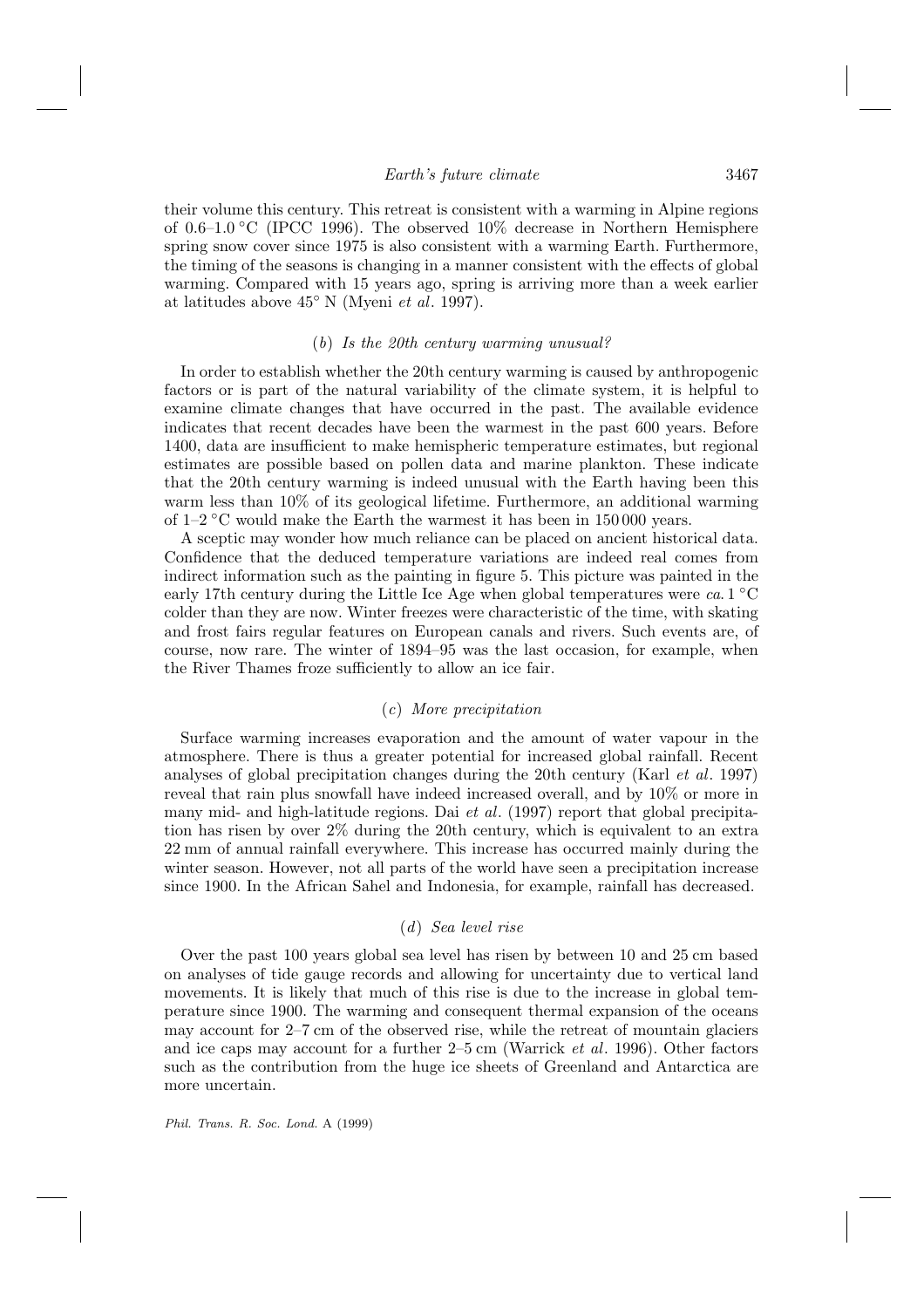

Figure 5. Winter Landscape, painted in 1601 by Peter Brueghel the Younger showing skaters on the frozen canals of Holland. The cold winters necessary for the canals to freeze were regular features of this time (the Little Ice Age). Skating on these canals has now become a rare event due to rising global temperatures. (Figure courtesy of the Kunsthistorisches Museum, Vienna, Austria. Erich Lessing/Art Resource.)

## (e) Changing weather extremes

Is there evidence for trends in the global and/or regional number and intensity of hurricanes and floods in recent decades?

The IPCC (1996) concludes, based on the limited available evidence, that no trends have been observed in the global number of hurricane and intense hurricane strength tropical cyclones (TCs). However, new research by the author and F. P. Roberts (Roberts & Saunders 1999), using the latest available data, shows that for the period 1969–1998 significant upward trends exist in the annual numbers of these events for the three main regions of the Northern Hemisphere TC activity combined (figure 6). They also show that the annual number of Northern Hemisphere landfalling and 'high impact' TCs has increased over the same period (most rapidly since 1985) and that an increasing proportion of TCs are reaching intense hurricane strength. It is unlikely that biases in the data are responsible for these increases. The influence of global warming on these trends has yet to be determined but it seems more likely that they arise from multidecadal natural variability.

Further research conducted since the IPCC (1996) report shows evidence for extratropical windstorms in the North Atlantic having increased in intensity in recent decades. Using pressure gradients to determine windspeed, Alexandersson et al. (1999) find that during the 1980s and early 1990s, winter windspeeds over the northern UK and Norwegian sectors reached their highest levels since the 1920s. Whether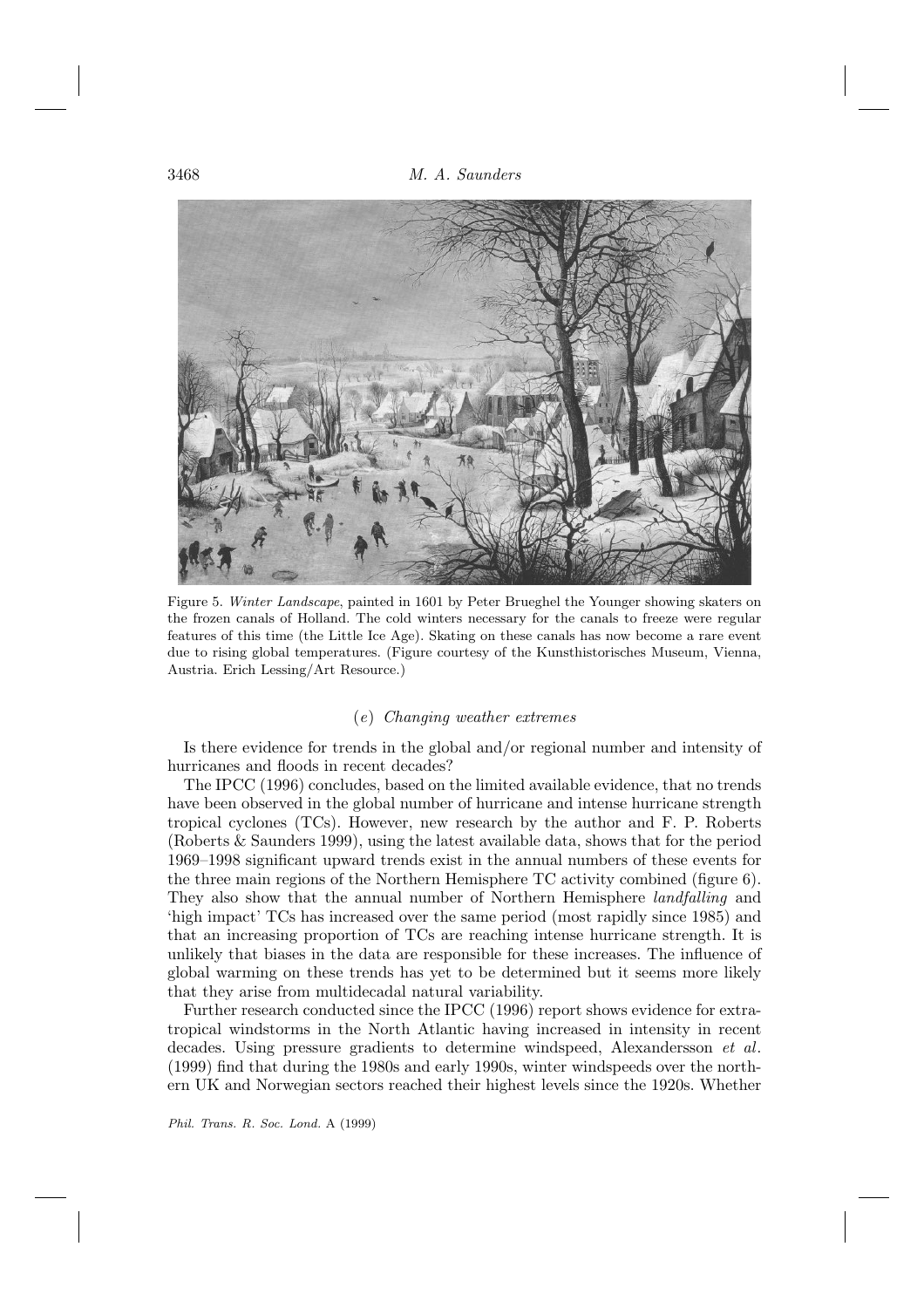

Figure 6. Time-series for 1969–1998 of the number of hurricane-strength (maximum sustained wind greater than 33 m s<sup>−1</sup>) (a), and intense hurricane strength (maximum sustained wind greater than 50 m s<sup>−1</sup>) (b) tropical cyclones for the three main Northern Hemisphere basins combined. The trend lines are based on a Poisson fit and are significant at the 95% level. (From Roberts & Saunders 1999.)

this rise is related to anthropogenic global warming or is connected to the 100-year cycle suggested by Lamb (1991) remains to be determined.

In addition to the increase in total precipitation since 1900 noted in  $\S 3c$ , various studies based on data from the USA, areas of Europe, South Africa, the former Soviet Union, Australia and Japan, all support an upward trend in the proportion of the total in the extreme precipitation category (greater than 50 mm per day). In the USA, for example, this percentage has increased from less than 8% in 1900 to more than  $10\%$  now. This trend has been been linked (Karl & Häeberli 1997) to the recent increase in the number of USA floods, a notable example being the devastating Mississippi flood in the summer of 1993. One might expect that susceptibility to flooding and flash floods in the other countries listed above may also be rising, but research results on this are not yet available.

## **4. Predicted future climate change**

This section describes the 'best estimate' projections for how the Earth's climate will change due to global warming by 2100. Forecasts cannot be made with any certainty beyond this time.

## (a) Basis for confidence in predictions

Predictions of climate trends due to anthropogenic global warming are made by sophisticated climate models. These models describe mathematically and physically the different coupled parts of the climate system; namely, the atmosphere, ocean, land and ice sheets. Climate modelling is a rapidly growing science, and only since 1985 have results been sufficiently comprehensive and credible to be taken seriously by policy makers. Furthermore, only since 1989 have computers been powerful enough to allow the development of coupled ocean–atmosphere models, which are crucial for precise climate prediction. Although much remains to be done to narrow the uncertainty of model predictions, there are sound grounds for confidence that current climate models are able to simulate important aspects of anthropogenic climate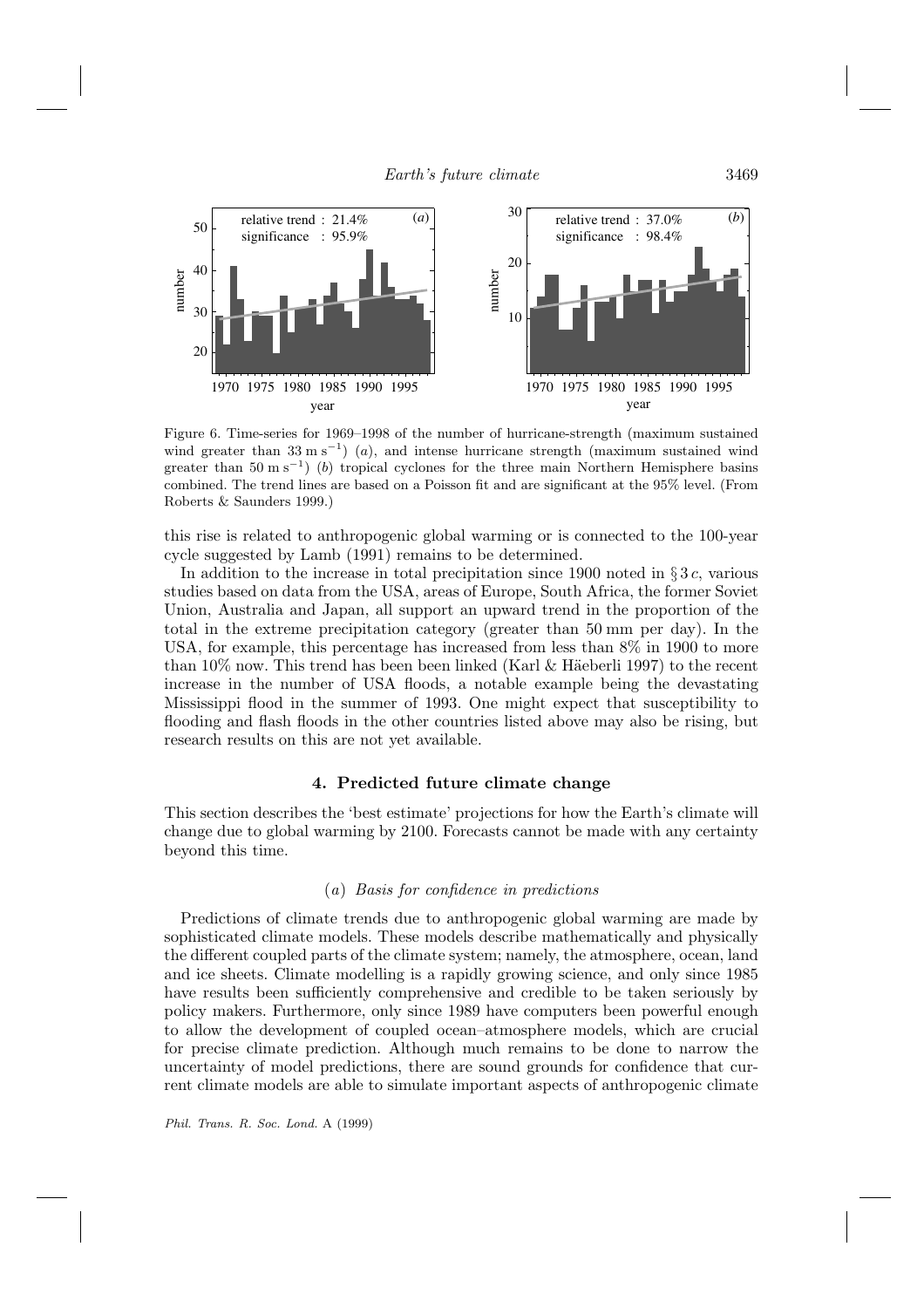change (Carson 1999). This confidence comes from the success of models in simulating aspects of previous known climate change.

## (b) Temperature

If the concentration of atmospheric greenhouse gases continues to rise at the current 0.7% annual rate, the 'best estimate' consensus of the major climate models is that global mean surface temperatures will rise by  $ca. 2 \degree$ C between 1990 and 2100. This projection takes into account the effects of future changes in aerosols and the delaying effects of the oceans. The oceanic inertia means that the Earth's surface and lower atmosphere would continue to warm by a further  $1-2 \degree C$  even if greenhouse gas concentrations stopped rising in 2100. The range of uncertainty in the global warming projection to 2100 is  $1-3.5\,^{\circ}\text{C}$ . A 1 °C rise would be larger than any century-scale trend in the past 10 000 years.

Regional and seasonal warming predictions are less certain. Although most areas are expected to warm, some will warm much more than others. The largest warming is predicted for cold northern regions in winter (figure 7). This is because snow and ice reflect sunlight so less snow means more heat is absorbed from the Sun, which enhances any warming; a strong positive feedback effect. By the year 2100, parts of northern Canada and Siberia are predicted to warm by up to 10 ◦C in winter, but by less than 2 ◦C in summer. Land areas are projected to warm faster than the oceans and coastal zones (figure 7). The reason is simply the higher heat capacity of the ocean, which prevents the sea surface from warming as fast as the land.

Another consequence of global warming would be an increased probability of heat waves. In the case of central England, for example, the probability of extremely hot summers such as 1995 would increase by a factor of 25 by the year 2050. In other words, summers as hot as 1995 would occur every three years instead of every 75 years (based on 1961–1990 data).

## (c) Rainfall

Enhanced evaporation will intensify the global hydrological cycle, leading to a global precipitation increase of between 3 and 15% by 2100 (figure 8). Although trends at local levels are less certain, some areas such as southern Europe in summer and Australia are expected to see a decrease in precipitation. Models agree in predicting an annual precipitation increase of  $15\pm10\%$  over many northern high-latitude regions (figure 8), this increase being mainly during winter. A high spatial resolution model prediction for the UK and northwest France is shown in figure 9. Mean winter precipitation is shown for the 2020s and 2050s expressed as a percentage change from the 1961–1990 average. Winters are significantly wetter throughout the UK, and by up to 10% in southeast England by the 2050s.

## (d) Sea level

The Earth's average sea level is predicted to rise ca. 50 cm by 2100. The uncertainty range is large, 15–95 cm, and changing ocean currents could cause regional sea levels to rise much more or much less than the global average. About 70% of this rise will come from thermal expansion of the upper layers of the ocean as they warm. Melting Alpine glaciers will contribute a further 20% of the rise. The Greenland and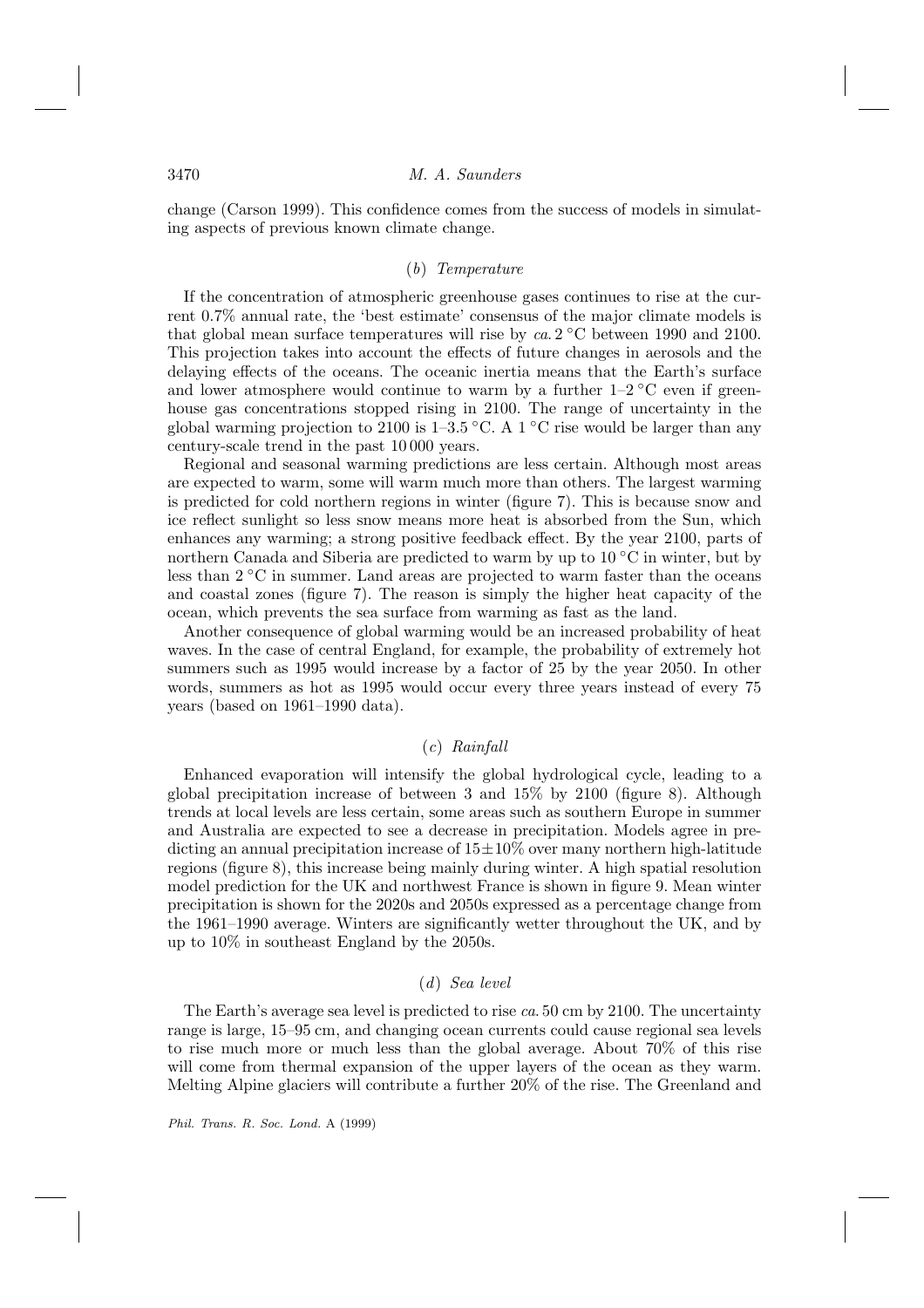

Figure 7. Change in surface temperature (◦C) predicted by a climate model between 1990 and 2090 due to changes in greenhouse gases and aerosols. The figure is for Northern Hemisphere winter months. (Figure courtesy of the Hadley Centre for Climate Prediction and Research, Bracknell, UK.)



Figure 8. Percentage change in annual precipitation predicted by a computer model between 1990 and 2090 due to changes in greenhouse gases and aerosols. (Figure courtesy of the Hadley Centre for Climate Prediction and Research, Bracknell, UK.)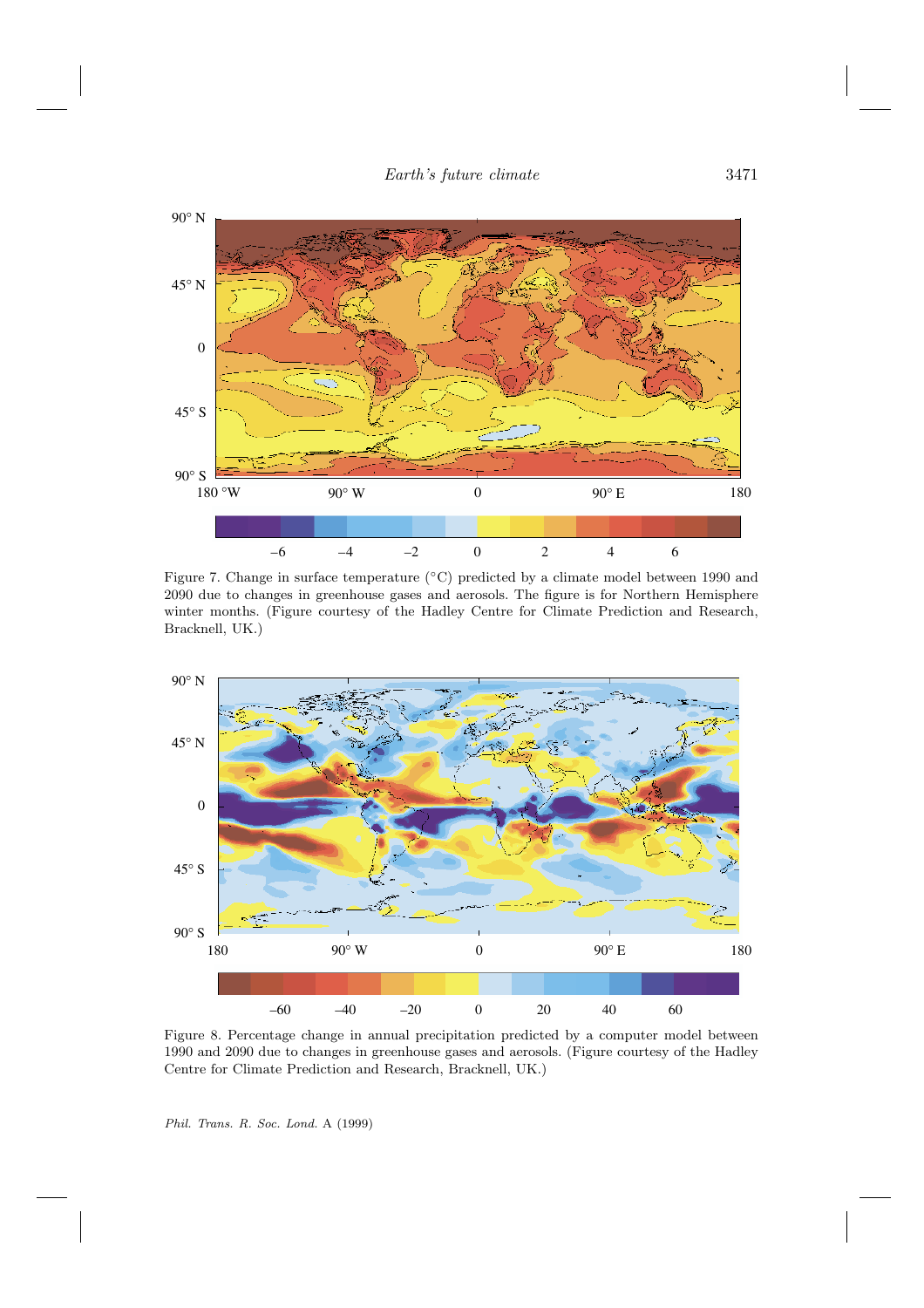Antarctic ice sheets are not expected to contribute significantly to sea level rise as their melting will be balanced by increased snowfall in both regions. As the warming penetrates deeper into the oceans, sea level will continue rising well after surface temperatures have levelled off.

## (e) Weather extremes

The future prospects as regards windstorms are unclear. Current climate models, of grid size  $ca. 2^\circ$ , lack the spatial resolution to properly simulate tropical storms and hurricanes and are thus unable to make worthwhile long-range projections. Simple physical arguments based on the likelihood of increased convection suggest a possible intensification of tornado activity in a warmer world. Current thinking also suggests, with milder winters, an increase in the frequency and severity of European windstorms. In cold winters, a strong high pressure system forms over the cold snow-covered regions of central and eastern Europe. This acts as an effective barrier to deflect advancing Atlantic storms away from Europe. However, in mild winters, as seen in the 1980s and early 1990s, this stationary high pressure is weakened or forced eastwards, thus allowing Atlantic storms to impact Europe. Models suggest that windspeed return periods will generally shorten over the northern UK in winter, with a daily mean wind speed of  $18 \text{ m s}^{-1}$  changing from a one-in-two year event to an annual event by 2050. Over the southern UK, little change in return periods is expected for the strongest winds.

The future prospects with regard to flooding are clearer. Climate models agree on an increasing tendency for more intense but less frequent precipitation in a warmer world. In many areas, the frequency of days with precipitation of high intensity will increase at the expense of days with precipitation of low intensity. This shift in precipitation intensity will lead to more floods, and arguably to more massive storms and hailstorms. Thus images such as the one in figure 10 could become more common in a warmer world.

## $(f)$  Can we change the course of climate change?

While the natural variability associated with ENSO and other seasonal to decadal climate changes cannot be altered realistically at present, we can alter the course of anthropogenic global warming. The cuts in greenhouse gas emissions agreed by industrialized countries at the United Nations Convention on Climate Change in Kyoto in December 1997, to levels 5.2% below 1990 concentrations by 2008–12, though welcome, will have little impact on slowing climate change. Global reductions in carbon dioxide emissions of ca. 60% are necessary to prevent greenhouse gas concentrations from rising still further.

### **5. Current improvements and future challenges**

This section describes recent advances in forecasting interannual variability, especially in relation to extreme weather events. Speculations are offered for long-term climate change beyond 2100. The section concludes by reviewing the major challenges facing climate science.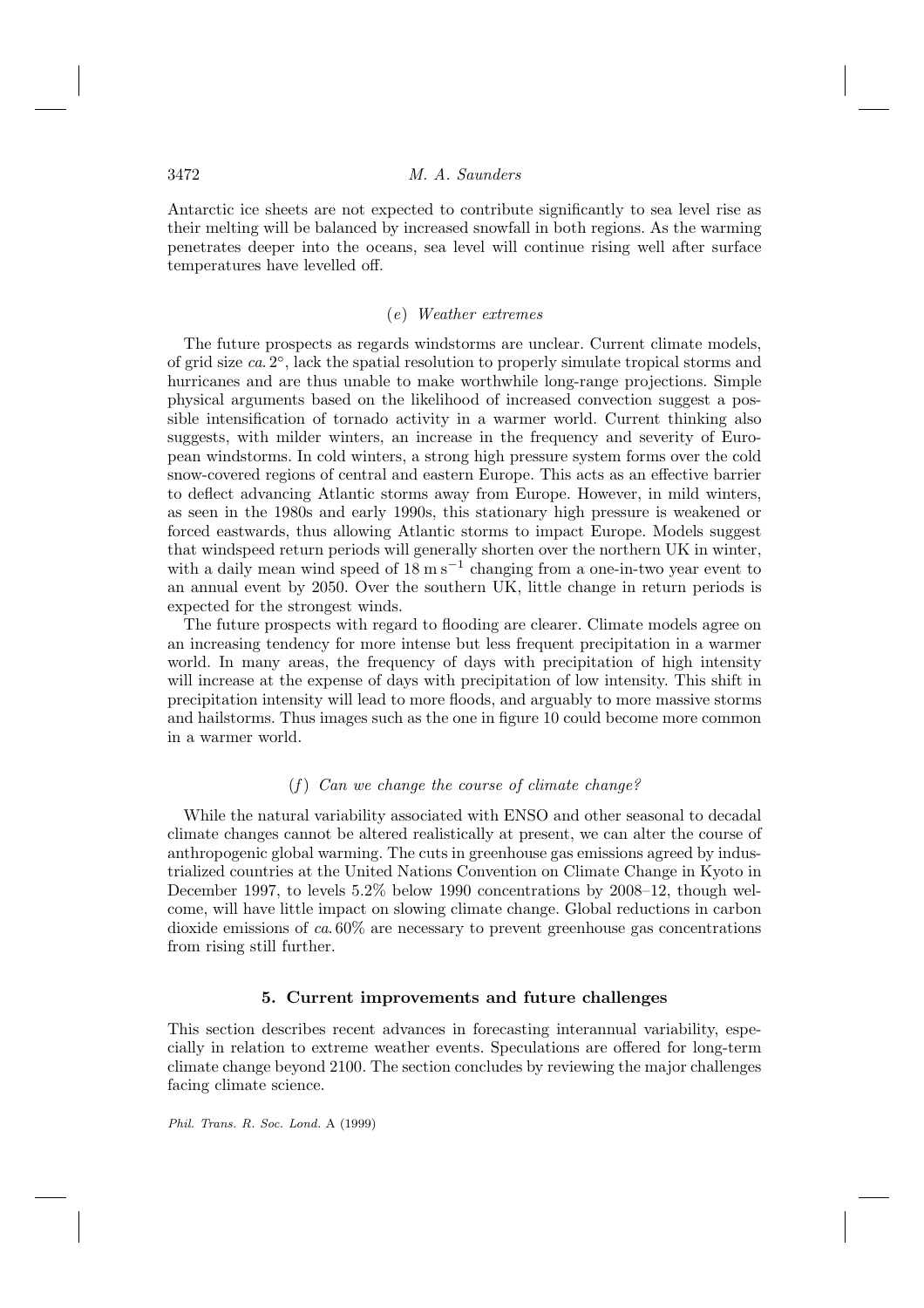

Figure 9. Precipitation trends over the UK expected in a warmer world. The figure shows the percentage change in mean winter precipitation for the 2020s (left) and 2050s (right) decades with respect to the average of 1961–1990. (Figure reproduced courtesy of Climate Change Impacts UK (1996); Crown copyright is reproduced with the permission of the Controller of Her Majesty's Stationery Office).

### (a) Forecasting interannual variability

Interannual climate variability, through its impact on extreme weather events, has arguably a greater impact on industry and our daily lives than multidecadal climate trends. The industries that would benefit from skilful predictions of interannual variability include insurance, power utilities, construction and agriculture. We illustrate current improvements in the long-range prediction of weather and climate extremes by considering landfalling US hurricanes and UK winter storminess.

## (i) US hurricanes

The raison  $d$ 'être behind long-range US hurricane forecasts is the substantial yearto-year variability present in losses and in the number of hurricanes making landfall. These extremes are typified by the 1997 and 1998 seasons which saw, for the whole Atlantic basin, economic losses of £100 million (1997) and £17 billion (1998). December 1998 saw the release of the first ever long-range forecasts for US landfalling hurricane activity (in 1999). The first was developed by Chris Merchant and myself at the Benfield Greig Hazard Research Centre (BGHRC) of University College London as part of a project for the TSUNAMI consortium of UK insurance companies. It is the first custom built forecast made for (re) insurers. The second forecast comes from the Colorado State University team headed by Bill Gray. The TSUNAMI model uses a mix of dynamical and statistical model predictions of climate parameters for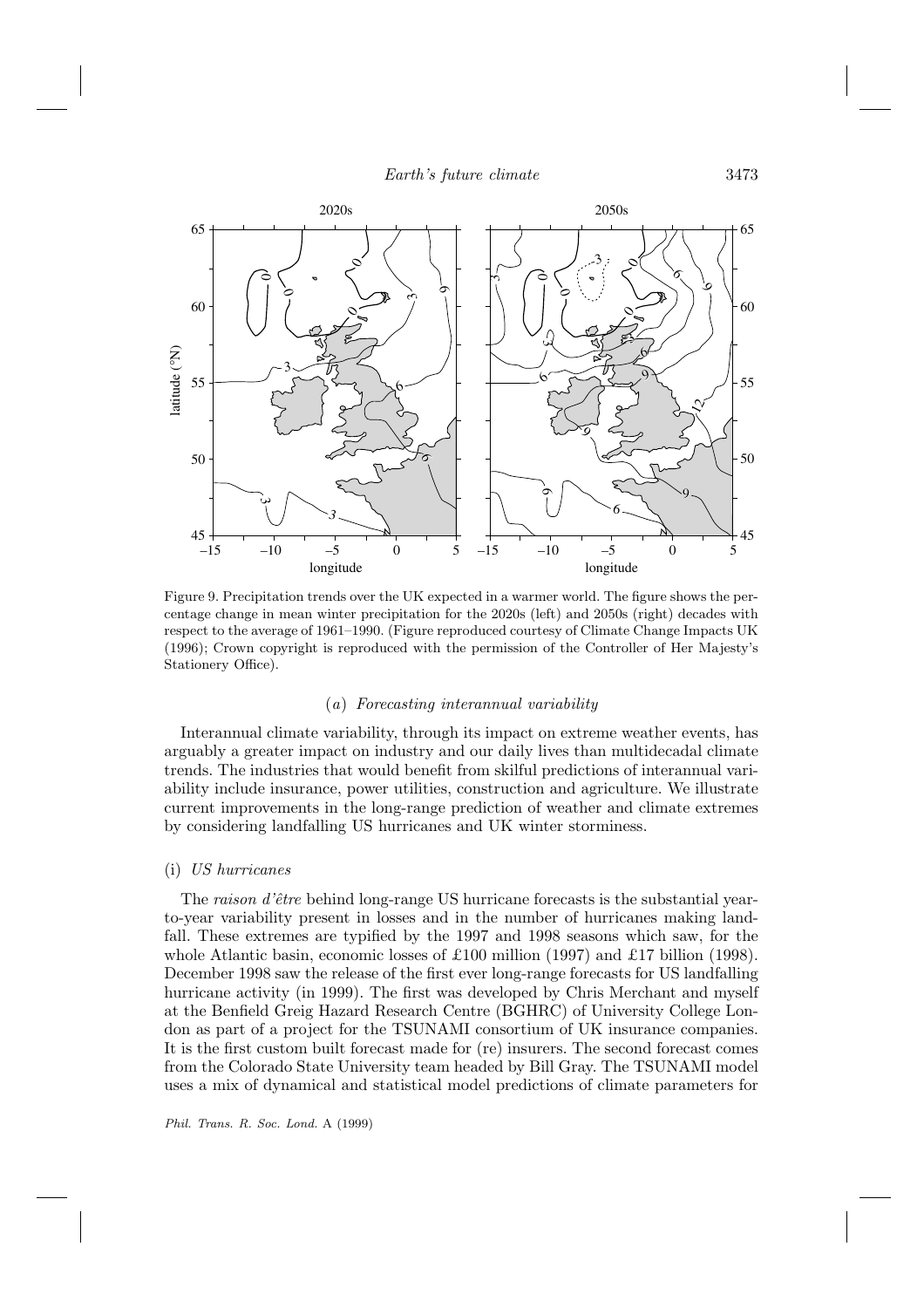

Figure 10. Royal Leamington Spa, Warwickshire, on Good Friday, 10 April 1998. The town centre is under water and many cars are abandoned in roads. These floods affected a large swathe of central England and caused losses of £350 million. They illustrate a possible impact of global warming. Rainfall and torrential rain will rise, thereby increasing susceptibility to flooding. (Image courtesy of News Team International.)

the coming hurricane season. As the skill of the dynamical model forecasts improves so will the forecasts of hurricane total numbers and landfalling.

It is not possible to compare the performance of the two models for landfalling events, but it is possible for Atlantic total hurricane numbers. Gray and co-workers have been forecasting the latter since December 1991. We show this comparison in figure 11 for events of three different windspeeds: named tropical storms (TC), hurricanes (H), and intense hurricanes (IH). The scatter plots of predicted versus actual numbers suggest the TSUNAMI model is out-performing the Gray model. This is confirmed by comparing the forecast skill of each model using Gray's preferred measure, the 'agreement coefficient' (Gray *et al.* 1992), where a value of 1.0 indicates perfect skill and a value of 0.0 means no skill. For 1992–1998 Gray's model scores  $-0.04$  (TC), 0.04 (H) and 0.02 (IH), while the TSUNAMI model scores 0.20 (TC), 0.25 (H), and 0.30 (IH). For the longer 1984–1998 period the TSUNAMI model scores 0.33 (TC), 0.29 (H) and 0.21 (IH). Other skill measures give similar results. Thus the Gray long-range forecast model has essentially no skill while the TSUNAMI model has skill of order 20–30%.

## (ii) UK storminess

During the 1990s, UK and European winter storms (see figure 12 for an example) caused economic losses of £1.2 billion per year. As with US hurricanes there is considerable year-to-year variability in numbers and damages.

New research by Steven George and myself of the BGHRC, University College London, shows promise of achieving the first useful long-range prediction of UK storminess. We can predict for southeastern and eastern England, at a lead of six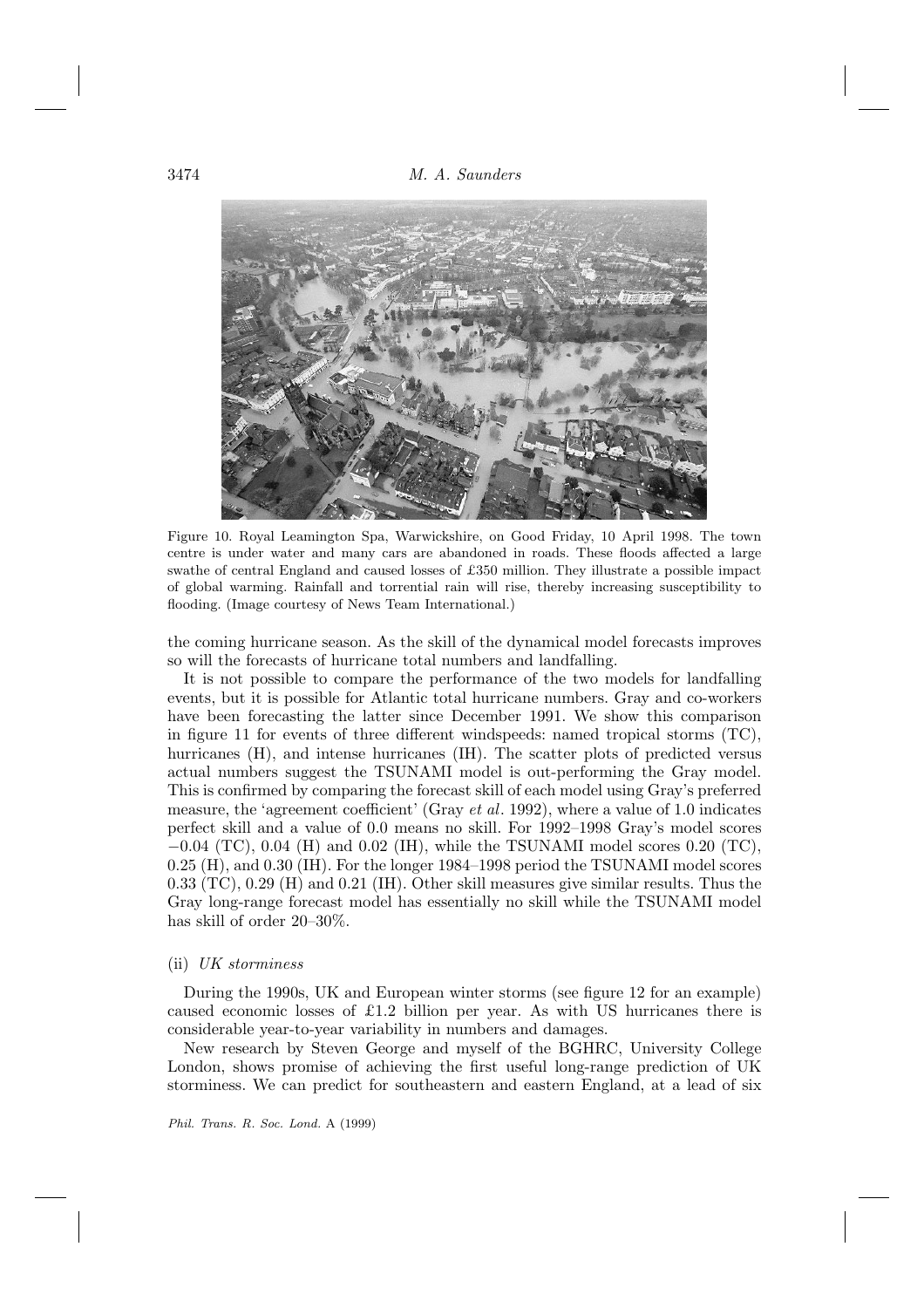Earth's future climate 3475



Figure 11. Validation of the Gray (a) and TSUNAMI (b) December long-range forecasts of Atlantic tropical cyclone and hurricane numbers. The Gray values are forecast values while the TSUNAMI values are hindcasts, i.e. those values which would have been forecast had the model been available. Scatter plots of predicted versus actual numbers are displayed for named storms (TC, maximum sustained wind greater than  $17 \text{ m s}^{-1}$ ), hurricanes (H, maximum sustained wind greater than 33 m s−<sup>1</sup>) and intense hurricanes (IH, maximum sustained wind greater than 50 m s<sup> $-1$ </sup>).

months, up to 60% of the year-to-year variability in monthly winter storminess. (Here 'storminess' refers to the mean of the top 5% of six-hourly windspeeds.) This result holds after jack-knifing and other tests of statistical independent skill. Figure 13 compares our hindcast model predictions against observed storminess for February 1959–1997. Three predictors are used based on August data. The strongest predictor, which explains nearly 50% of the year-to-year variance, is a dipole oscillation in sea temperature between the northeast and southeast Pacific Ocean. A climate model is being used to investigate a physical explanation for this link.

## (b) Uncertainties beyond 2100

Projections for climate change beyond 2100 are speculative and subject of course to political decisions on greenhouse gas emissions. However, one can expect that our long-range skill in predicting ENSO and its impacts, landfalling hurricanes, European winter storms, and seasonal extremes in temperature and rainfall, will all improve steadily. Business, industry, and commerce will be able to plan ahead in the knowledge that unexpected climate events are unlikely to impair performance. It is even possible that we will learn how to actively modify and control regional climate to our benefit thereby minimizing the impacts of droughts, floods, windstorms and heat waves.

It is also certain that surprises will happen. Major volcanic eruptions, such as Pinatubo or Krakatoa, will continue to occur giving rise to global impacts on climate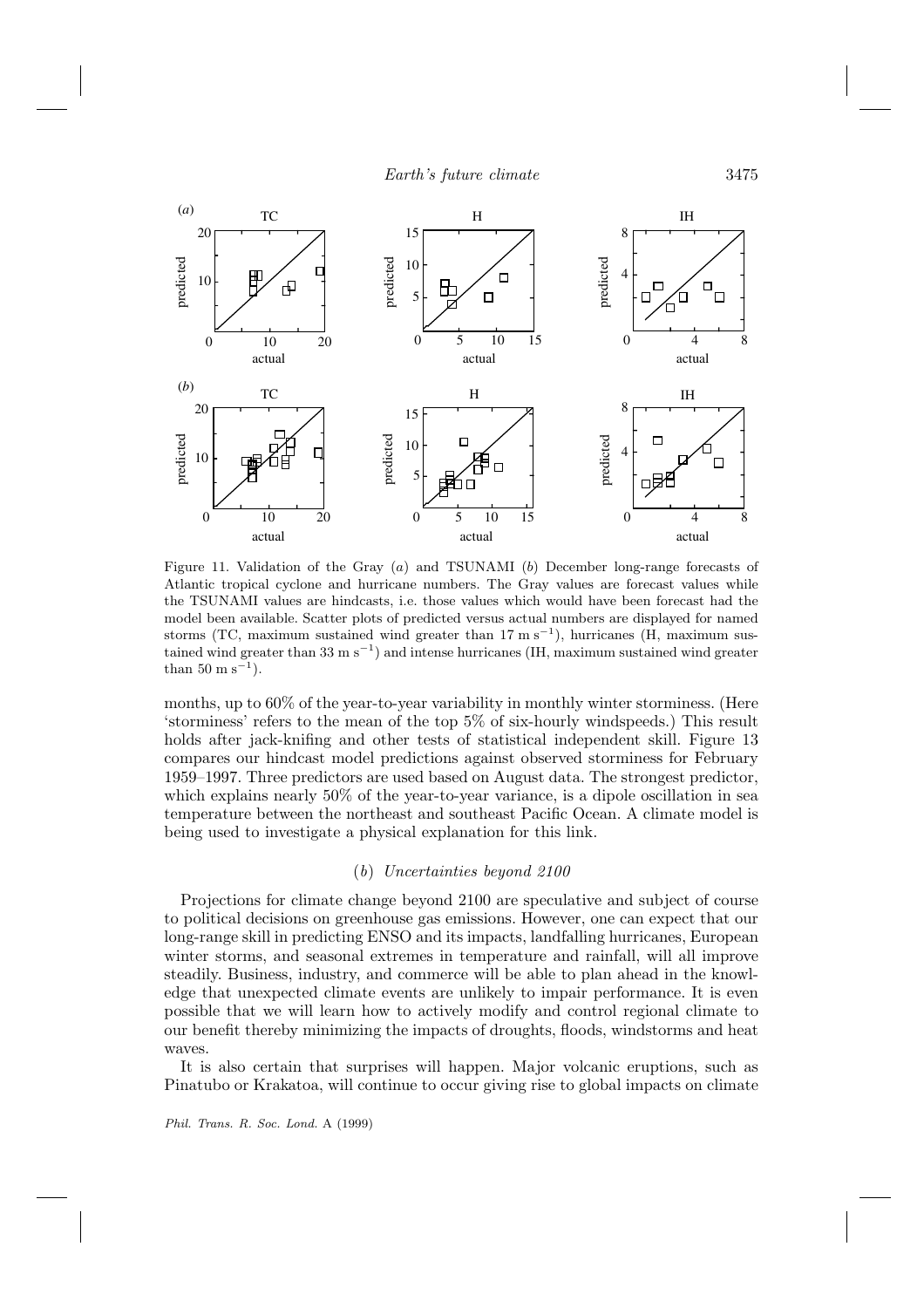lasting a year or two. Based on the past 1000 years, we can expect the Sun's radiation output will continue to vary, probably causing global temperature changes of up to 1 ◦C during the coming millennium (cf. the Maunder Minimum and Little Ice Age of the 17th century). Should an asteroid or small comet collide with the Earth, as has happened in the recent geological past, the impacts on climate could be even greater.

## (c) Major challenges for climate science

Before the early 1980s there was little scientific and public interest in climate change. The significance of El Niño and its impacts was unappreciated, La Niña was unknown, and the role of the NAO and other teleconnection patterns on interannual climate variability was unrecognized. This situation has now changed completely. Today climate change is constantly in the news, major research programmes are underway to improve climate prediction, and enterprising industries are recognizing the impact of climate and weather on their business performance. Despite these advances, uncertainties abound at almost all levels of climate forecasting. These uncertainties have even led some scientists to question how much of the current warming can be attributed to human activities. Considerable research effort is underway to reduce these uncertainties.

Arguably the greatest challenges now facing climate science are to reduce uncertainties in (1) the effect of aerosols on climate change, (2) the role played by clouds, (3) the effect of climate change on 'flipping systems' such as the North Atlantic circulation pattern called the 'Atlantic Conveyor Belt', and (4) how the frequency and intensity of extreme weather events, especially windstorms, will change in a warmer world.

Aerosols, especially sulphate aerosols, promote climate cooling by reflecting solar radiation back into space  $(\S 2 b(i))$ . However, calculations for the effect of aerosols on climate change through to 2100 are very uncertain due to several factors. First, scenarios for how sulphur dioxide emissions will change are uncertain. Recent estimates suggest that future emission rates will be lower than envisaged originally. Second, recent models generate a lower sulphate aerosol concentration per tonne of sulphur dioxide emitted. Third, sulphate aerosols can also cool climate by changing the reflectivity and longevity of clouds. This indirect effect now appears as important as the aerosol direct effect but, to date, has not been included in climate models. Fourth, the significance of other types of aerosol such as carbon and soot (which both warm the atmosphere) requires proper assessment.

Clouds can both warm and cool the Earth. They prevent heat from the Earth's surface escaping into space, thereby warming the Earth, and also reflect solar radiation back into space, thereby cooling the Earth. The net effect can be positive or negative depending on the height, temperature and reflecting properties of the clouds, all of which vary in time and from place to place. Our current understanding of the effect of clouds on climate change is poor and they form one of the largest uncertainties.

Few climate systems behave linearly where doubling the input doubles the output. A feature of such complex systems is that small changes in the forcing conditions (i.e. the concentration of greenhouse gases) could lead to abrupt changes or even 'flipping' occurring. Some climate models suggest that the Atlantic Conveyor Belt could be susceptible to this type of disruption if more fresh water entered the Arctic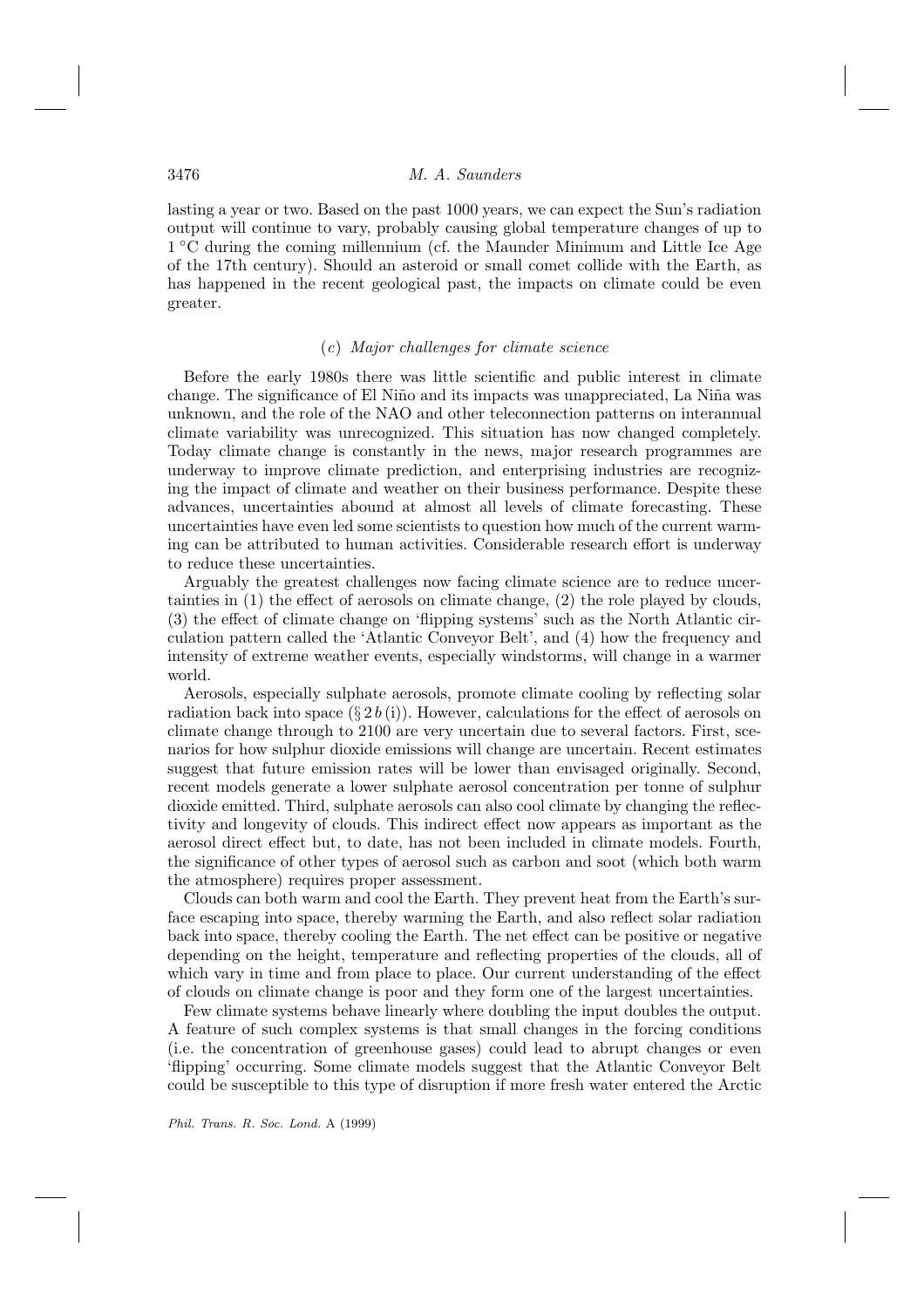

Figure 12. Satellite image of winter storm Thalia hitting northwest Europe on 21 January 1995. Windspeeds of up to 160 km h<sup>-1</sup> were recorded. Thalia was the first of four cyclones to bombard the region between 21January and 2 February 1995. This led to the heaviest rainfall in France in 150 years, 250 000 people being evacuated in The Netherlands, and severe flooding on the Rhine and Mosel. The catastrophe left 37 people dead, and cost £600 million in insured losses and £1.9 billion in economic losses. (Image courtesy of DLR, the German Aerospace Research Establishment.)

Ocean as a result of global warming. Should the Conveyor Belt flip, the Gulf Stream, which is responsible for half of the heat received by the UK and northwest Europe during winter, would move equatorward, leading to a cooler Europe while the rest of the world warmed. The reason for the range of responses in climate models on this issue is not fully understood. However, happily the Conveyor Belt remains steady to date.

If changes in the North Atlantic circulation do occur, the resulting shifts to patterns of sea surface warming and cooling would affect European winter storminess. Even without this complicating factor, the impact of global warming on the frequency and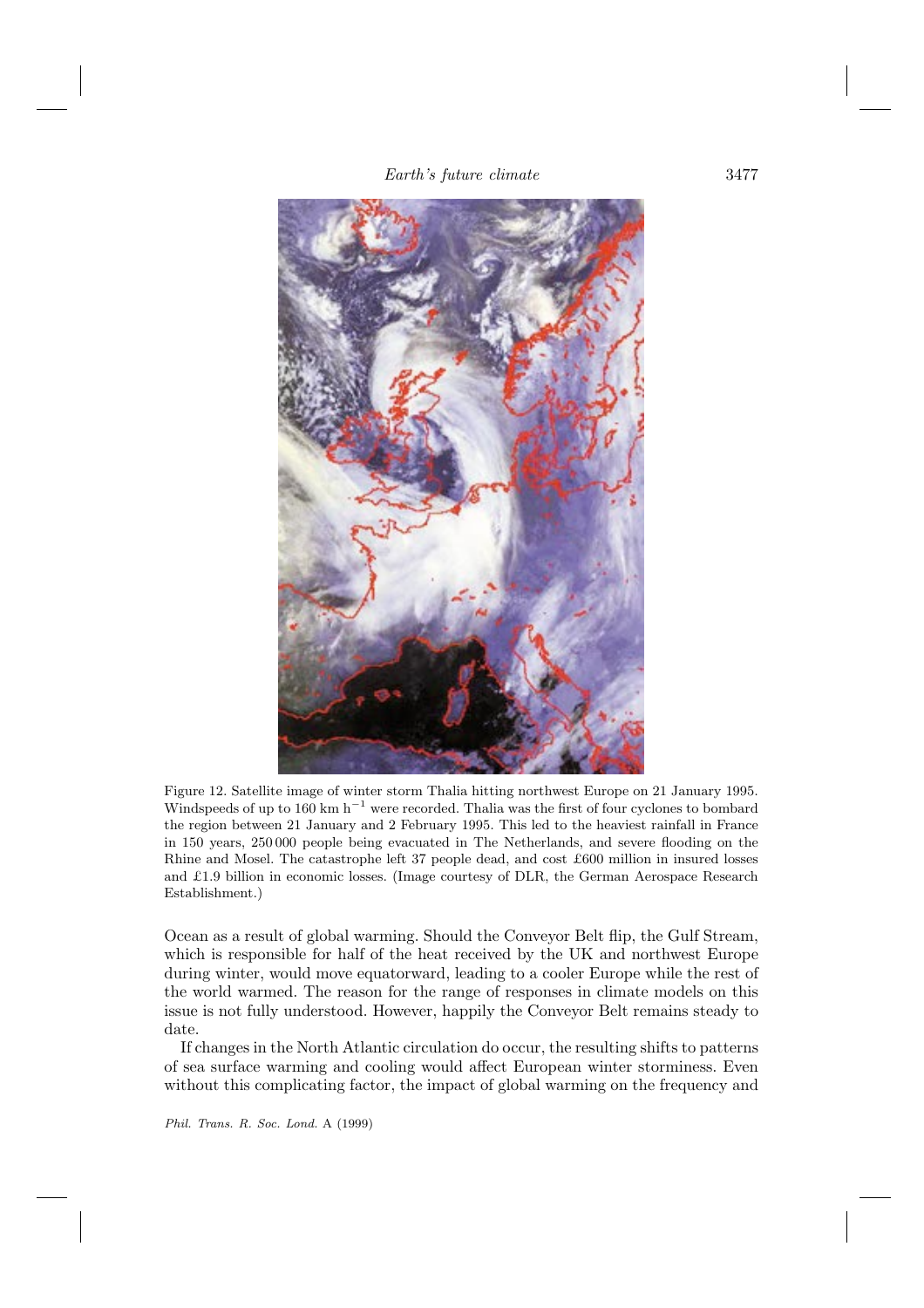

Figure 13. Comparison of model prediction and actual values for top 5% of February storminess in southeastern and eastern England 1959–1997 at 10 m. All model predictions are based on August climate data. The correlation between the two time-series is 0.80 and the model explains 63% of the variance in the observations. (From unpublished work by Steven George and Mark Saunders.)

intensity of extreme weather events, especially hurricanes and windstorms, is the least understood potential impact of climate change. Further research is required on this and on the equally important issue of improved seasonal forecasting of landfalling hurricanes and winter storms.

In conclusion, we are witnessing a unique and exciting era in climate research. The pace of progress and discovery over the past 15–20 years will surely be sustained. As advances continue in computing power and resolution, in the physics of climate models, and in the quality and length of the historical climate record, so will our ability to forecast climate change and its impacts ... this to the benefit of all humankind.

## **References**

- Alexandersson, H., Schmith, T., Iden, K. & Tuomenvirta, H. 1999 Long-term variations in the storm climate over NW Europe. Global Atmosphere Ocean System. (In the press.)
- Carson, D. J. 1999 Climate modelling: achievements and prospects. Q. J. R. Meteorol. Soc. **125**, 1–28.
- Climate Change Impacts UK 1996 Review of the potential effects of climate change in the UK. HMSO.
- Dai, A., Fung, I. Y. & Del Genio, A. D. 1997 Surface observed global land precipitation variations during 1900–88. J. Climate **10**, 2943–2962.
- Frohlich, C. & Lean, J. 1998 The Sun's total irradiance: cycles, trends and related climate change uncertainties. Geophys. Res. Lett. **25**, 4377–4380.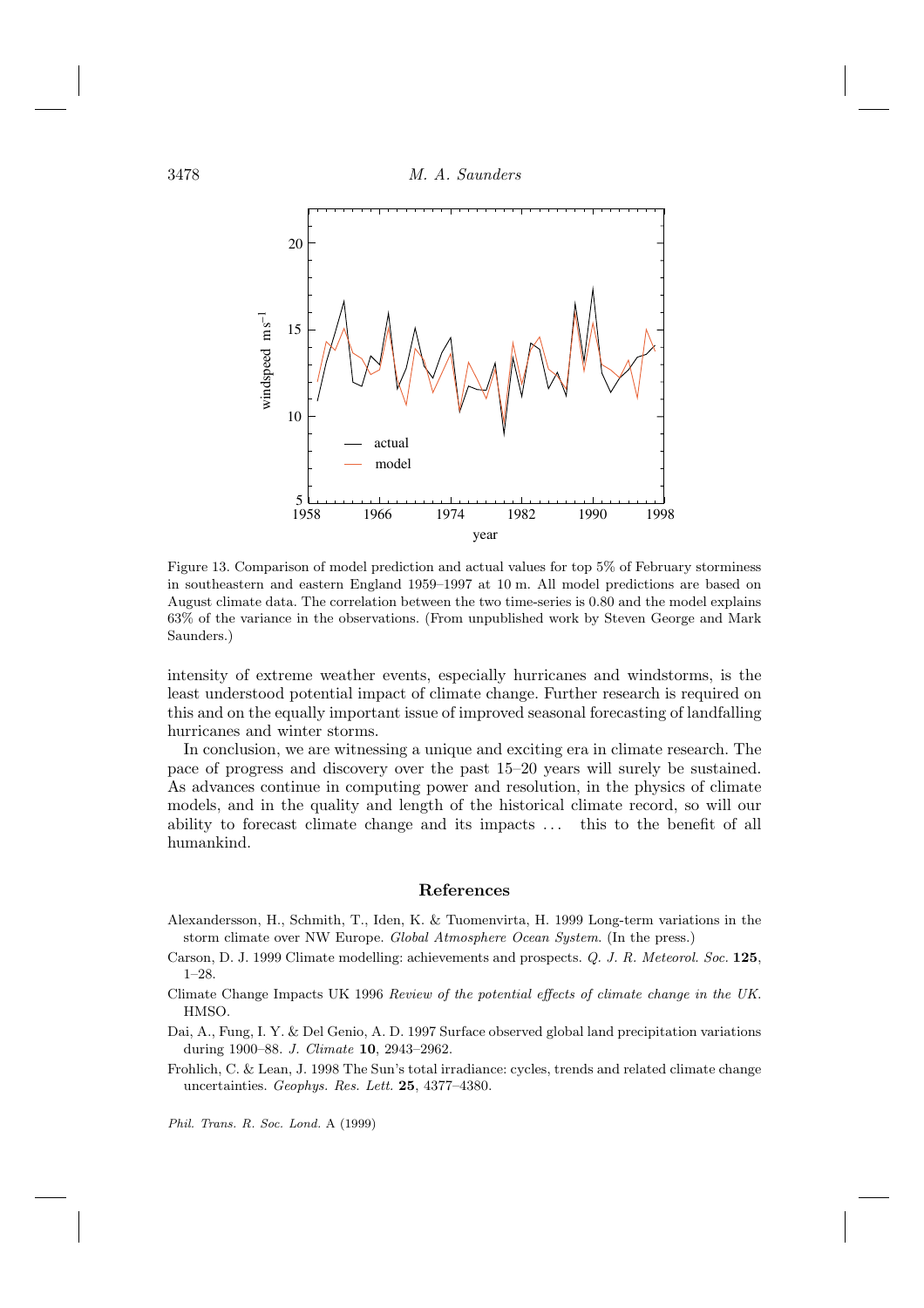- Gray, W. M., Landsea, C. W., Mielke Jr, P. W. & Berry, K. J. 1992 Predicting Atlantic seasonal hurricane activity 6–11 months in advance. Weather and Forecasting **7**, 440–455.
- Houghton, J. T. 1997 Global warming: the complete briefing, 2nd edn. Cambridge University Press.
- Hulme, M. & Jenkins, G. J. 1998 Climate change scenarios for the UK: scientific report. UKCIP Technical Report no. 1, Climatic Research Unit, Norwich, UK.
- Hurrell, J. W. 1995 Decadal trends in the north Atlantic oscillation: regional temperatures and precipitation. Science **269**, 676–679.
- IPCC 1996 Summary for policy makers. In Climate change 1995—the science of climate change. The Second Assessment Report of the Intergovernmental Panel on Climate Change: Contribution of Working Group I (ed. J. T. Houghton et al.). Cambridge University Press.
- Karl, T. R. & Häeberli, W. 1997 Climate extremes and natural disasters: trends and loss reduction prospects. In Proc. Conf. on the World Climate Research Programme: Achievements, Benefits and Challenges, Geneva, 26–28 August 1997.
- Karl, T. R., Nicholls, N. & Gregory, J. 1997 The coming climate. Scientific Am. May, pp. 78–83.
- Lamb, H. H. 1991 Historic storms of the North Sea, British Isles and Northwest Europe. Cambridge University Press.
- Lean, J. 1997 The Sun's radiation and its relevance for Earth. A. Rev. Astron. Astrophys. **35**, 33–67.
- Milankovitch, M. 1941 History of radiation on the Earth and its use for the problem of the ice ages (in German). K. Serb. Akad. Beogr. Spec. Publ. 132. (Translated by the Israel Program for Scientific Translations, Jerusalem, 1969.)
- Myeni. R. B., Keeling, C. D., Tucker, C. J., Asrar, G. & Nemani, R. R. 1997 Increased plant growth in the northern high latitudes from 1981 to 1991. Nature **386**, 698–702.
- Pringle, L. 1990 Global warming—assessing the greenhouse threat. Hodder and Stoughton.
- Roberts, F. P. & Saunders, M. A. 1999 Trends in Northern Hemisphere tropical cyclone numbers 1969–1998. Geophys. Res. Lett. (Submitted.)
- Rodbell, D. T., Seltzer, G. O., Anderson, D. M, Abbott, M. B., Enfield, D. B. & Newman, J. H. 1999 An ∼15 000-year record of El Niño-driven alluviation in southwestern Ecuador. Science **283**, 516–520.
- Saunders, M. A. 1998 Global warming: the view in 1998. Benfield Greig Hazard Research Centre Report, University College London.
- Swiss Re. 1998 Natural catastrophes and major losses in 1997: high losses from man-made disasters but no extremely costly losses from natural catastrophes. Sigma no. 2.
- Tett, S. F. B., Stott, P. A., Allen, M. R., Ingram, W. J. & Mitchell, J. F. B. 1999 Causes of twentieth-century temperature change near the Earth's surface. Nature **399**, 569–572.
- Timmermann, A., Oberhuber, J., Bacher, A., Esch, M., Latif, M. & Roeckner, E. 1999 Increased El Niño frequency in a climate model forced by future greenhouse warming. Nature **398**, 694– 697.
- Warrick, R. A., Le Provost, C., Meier, M. F., Oerlemans, J. & Woodworth, P. L. 1996 Changes in sea level. In Climate change 1995—the science of climate change. The Second Assessment Report of the Intergovernmental Panel on Climate Change: Contribution of Working Group I (ed. J. T. Houghton et al.), ch. 7, pp. 359–406. Cambridge University Press.
- Wolter, K. & Timlin, M. S. 1998 Measuring the strength of ENSO events: how does 1997/98 rank? Weather **53**, 315–323.